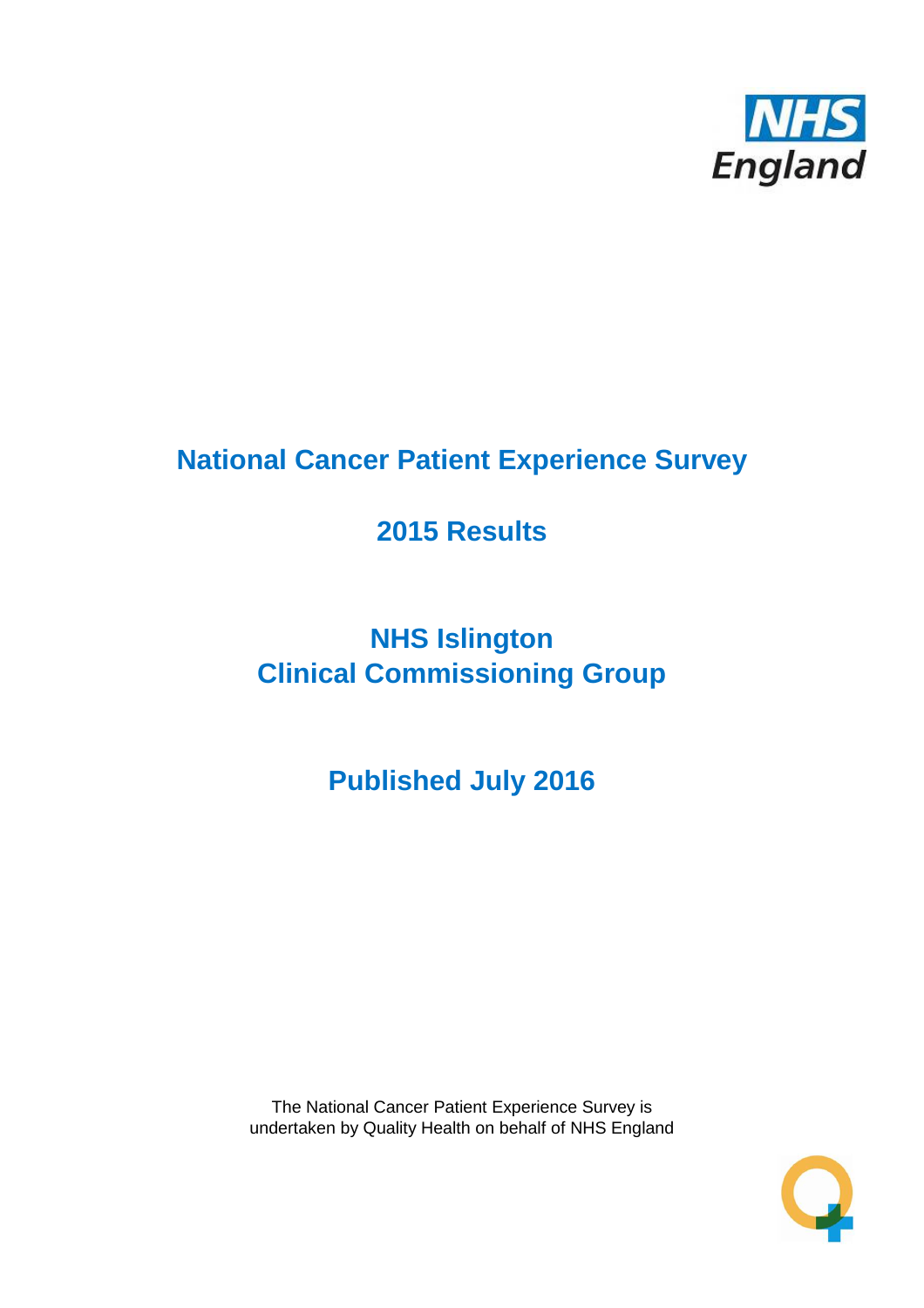### **Introduction**

The National Cancer Patient Experience Survey 2015 is the fifth iteration of the survey first undertaken in 2010. It has been designed to monitor national progress on cancer care; to provide information to drive local quality improvements; to assist commissioners and providers of cancer care; and to inform the work of the various charities and stakeholder groups supporting cancer patients.

The survey was overseen by a national Cancer Patient Experience Advisory Group. This Advisory Group set the principles and objectives of the survey programme and guided questionnaire development.

The survey was commissioned and managed by NHS England. The survey provider, Quality Health, is responsible for designing, running and analysing the survey.

Full national results and other reports are available at www.ncpes.co.uk

Further details on the survey methodology and changes to the 2015 survey can be found in the Annex. Note that a number of significant changes were made to the 2015 survey so caution should be taken in directly comparing data from the 2015 survey to the findings of the previous CPES surveys. No comparisons with previous surveys are presented in this report.

#### **This report**

The report shows how this CCG scored for each question in the survey, compared with national results. It is aimed at helping individual CCGs to understand their performance and identify areas for local improvement.

Note that responses for questions with 1-20 respondents have been suppressed. This is to protect patient confidentiality and because uncertainty around the result is too great.

#### **Data tables**

The data tables presented in this report show the following for each question:

- **Column 1** shows the number of respondents to this question
- **Column 2** shows the unadjusted 2015 score for this CCG
- **Column 3** shows the case-mix adjusted 2015 score for this CCG
- **Column 4** shows the lower limit of the expected range of scores for this CCG (the top of the pale blue section on the Comparability chart - see below)
- **Column 5** shows the upper limit of the expected range of scores for this CCG (the bottom of the dark blue section on the Comparability chart - see below)
- **Column 6** shows the National Average score for this question.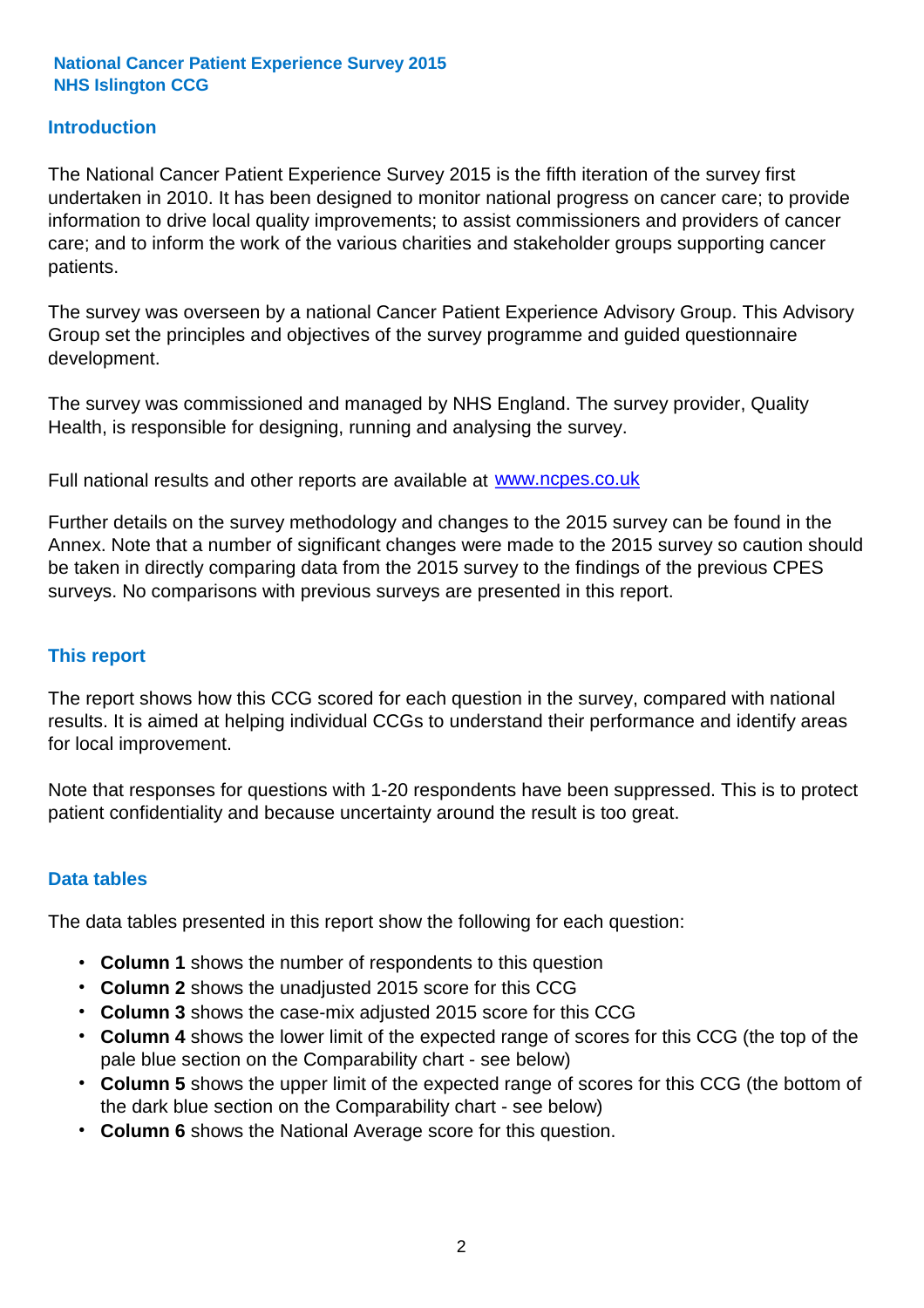Results for individual response options are presented in the detailed data tables **WWW.ncpes.co.uk** Confidence Intervals for unadjusted and case-mix adjusted data are provided in these tables.

Expected ranges and 95% Confidence Intervals highlight the uncertainty around the results. The size of the expected ranges and confidence intervals will be different for each question, and depends on the number of respondents and the range of their responses.

For further details on case-mix adjustment and the scoring methodology used, please refer to the Annex.

### **Comparability charts**

For the 2015 survey, we have adopted the CQC standard for reporting comparative performance, based on calculation of "expected ranges". This means that CCGs will be flagged as outliers only if there is statistical evidence that their scores deviate (positively or negatively) from the range of scores that would be expected for CCGs of the same size.

The Comparability charts in this report show a bar with these expected ranges (in grey), higher than expected (in dark blue), and lower than expected (in pale blue). A black dot represents the actual score of this CCG.

The same colour convention has been used in Column 3 of the Data tables.

For further details on expected ranges, please refer to the technical document at **www.ncpes.co.uk** 

#### **Tumour group tables**

The final set of tables in this report show the scores for each question for each of the 13 tumour groups, with a comparative national score for that tumour group.

These breakdowns are intended as additional information for CCGs to understand the differences between the experiences of patients with different types of cancer. The numbers are generally relatively small and may not be statistically significant. They should therefore be treated with some caution.

#### **Notes on specific questions**

Question 5 in the survey has not been scored. However, the unscored data is useful and has been published alongside the other results in this report. This question asked respondents to "tick all that apply". The results show all of the responses given including where respondents chose two or more options.

Questions used to direct respondents to different parts of the survey (questions 4, 17, 24, 27, 40, 43, 46) and other demographic and information questions are not reported.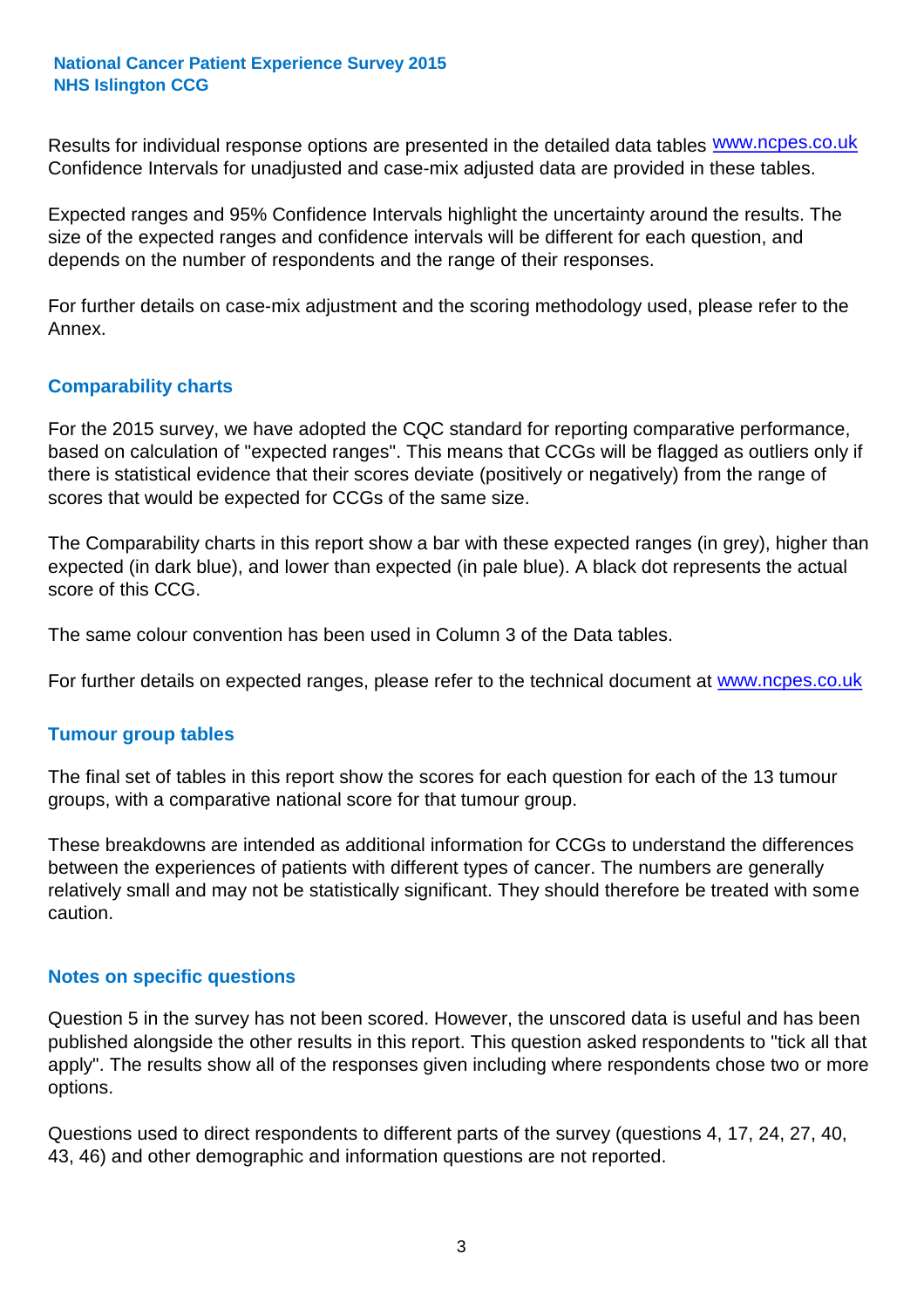#### **How to use the data**

Unadjusted data should be used to see the actual responses from patients relating to the CCG.

Case-mix adjusted data, together with expected ranges, should be used to understand whether the results are significantly higher or lower than national results.

Case-mix adjusted data, together with (case-mix adjusted) Confidence Intervals (presented in the detailed data tables **www.ncpes.co.uk**), should be used to understand whether the results are significantly higher or lower than the results for another CCG.

#### **Response rates**

Numbers of respondents by tumour group, age and gender can be found in the Annex.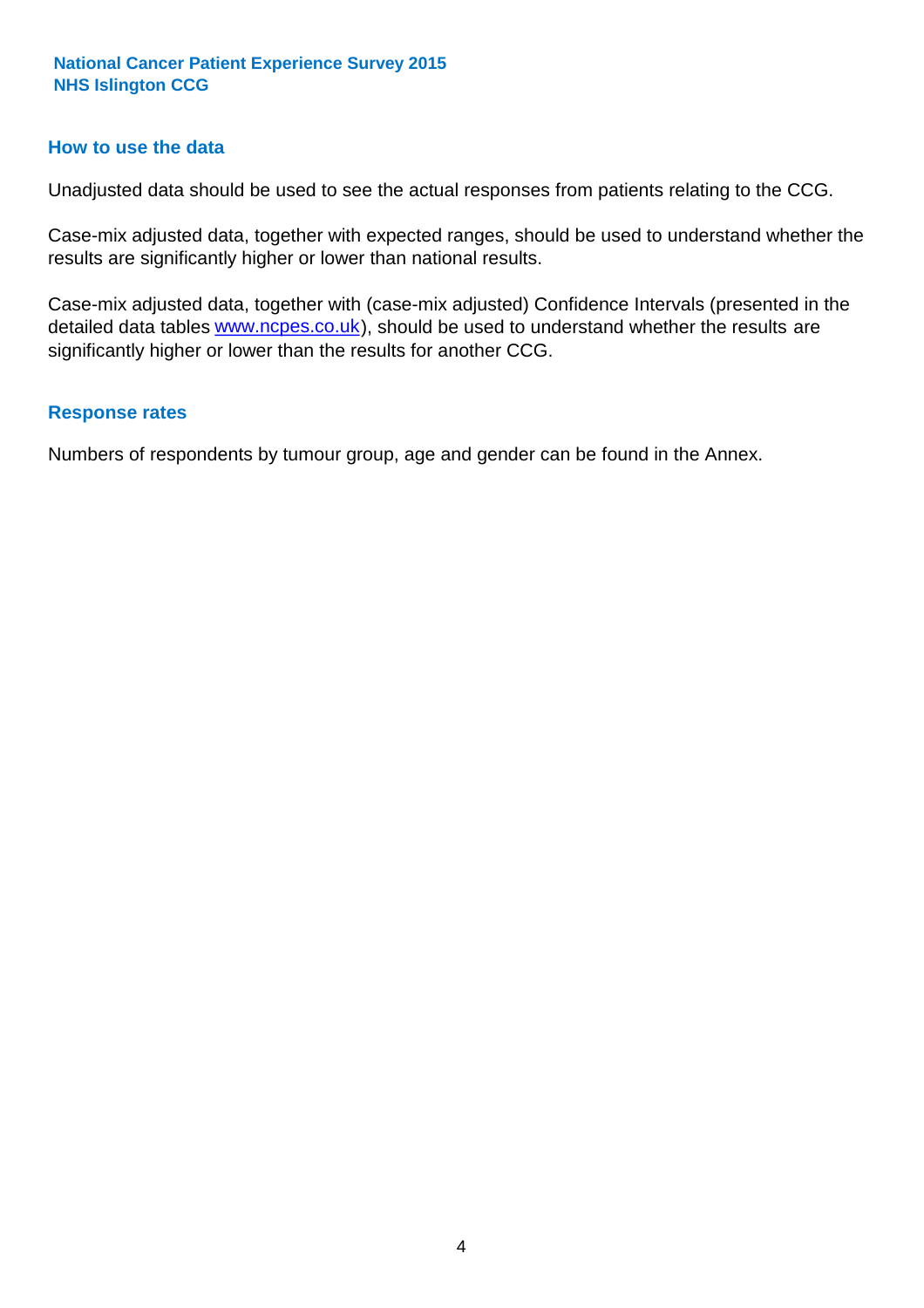## **Executive Summary**

average rating of **8.8**. Asked to rate their care on a scale of zero (very poor) to 10 (very good), respondents gave an

The following questions are included in phase 1 of the Cancer Dashboard developed by Public Health England and NHS England\*:

- **77%** of respondents said that they were definitely involved as much as they wanted to be in decisions about their care and treatment
- **92%** of respondents said that they were given the name of a Clinical Nurse Specialist who would support them through their treatment
- when asked how easy or difficult it had been to contact their Clinical Nurse Specialist 83% of respondents said that it had been 'quite easy' or 'very easy'
- **81%** of respondents said that, overall, they were always treated with dignity and respect they were in hospital
- **92%** of respondents said that hospital staff told them who to contact if they were worried about their condition or treatment after they left hospital
- **59%** of respondents said that they thought the GPs and nurses at their general practice definitely did everything they could to support them while they were having cancer treatment.

Detailed results for these and other questions are set out in the sections that follow.

#### \* www.cancerdata.nhs.uk/dashboard

The questions were selected in discussion with the national Cancer Patient Experience Advisory Group and reflect four key patient experience domains: provision of information; involvement in decisions; care transition; interpersonal relations, respect and dignity. The figures presented above are all case-mix adjusted.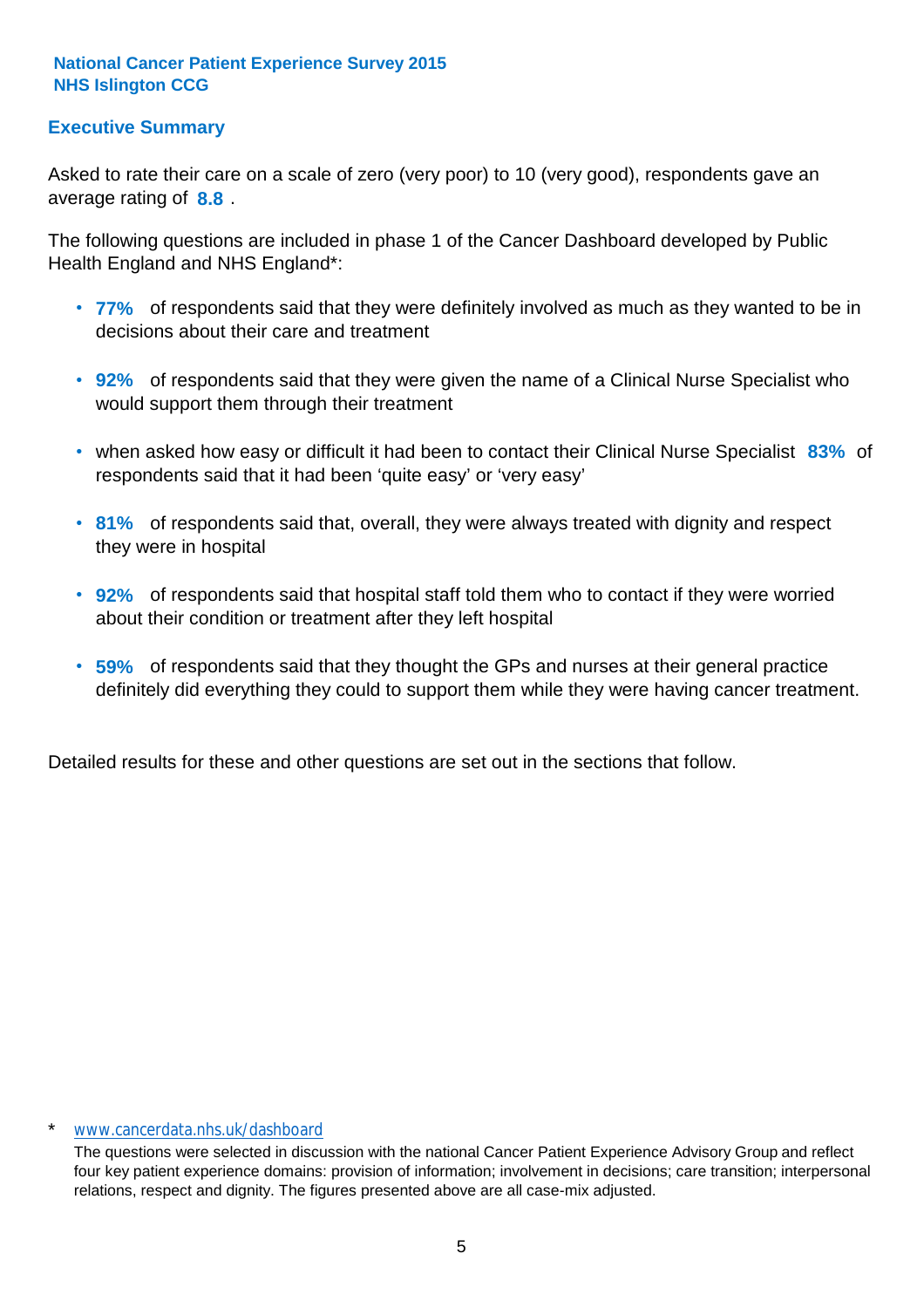## **Questions which scored outside expected range**

|                 |                                                                                            |                                             | 2015 Case-mix Adjusted              |                                     |                                       |                              |
|-----------------|--------------------------------------------------------------------------------------------|---------------------------------------------|-------------------------------------|-------------------------------------|---------------------------------------|------------------------------|
| Question        |                                                                                            | for this<br>respondents<br>Number of<br>င်င | Percentage<br>this CCG<br>2015<br>ą | Lower limit of<br>expected<br>range | Upper limit<br>expected<br>range<br>õ | Average<br>National<br>Score |
|                 | Finding out what was wrong with you                                                        |                                             |                                     |                                     |                                       |                              |
| Q8              | Patient told they could bring a family member or friend when<br>first told they had cancer | 146                                         | 86%                                 | 72%                                 | 85%                                   | 79%                          |
|                 | Hospital care as an inpatient                                                              |                                             |                                     |                                     |                                       |                              |
| Q <sub>34</sub> | Always given enough privacy when discussing condition or<br>treatment                      | 105                                         | 77%                                 | 78%                                 | 92%                                   | 85%                          |
|                 | Hospital care as a day patient / outpatient                                                |                                             |                                     |                                     |                                       |                              |
| Q45             | Patient given understandable information about whether<br>radiotherapy was working         | 34                                          | 82%                                 | 43%                                 | 76%                                   | 60%                          |
|                 | <b>Your overall NHS care</b>                                                               |                                             |                                     |                                     |                                       |                              |
| Q58             | Taking part in cancer research discussed with patient                                      | 157                                         | 45%                                 | 19%                                 | 37%                                   | 28%                          |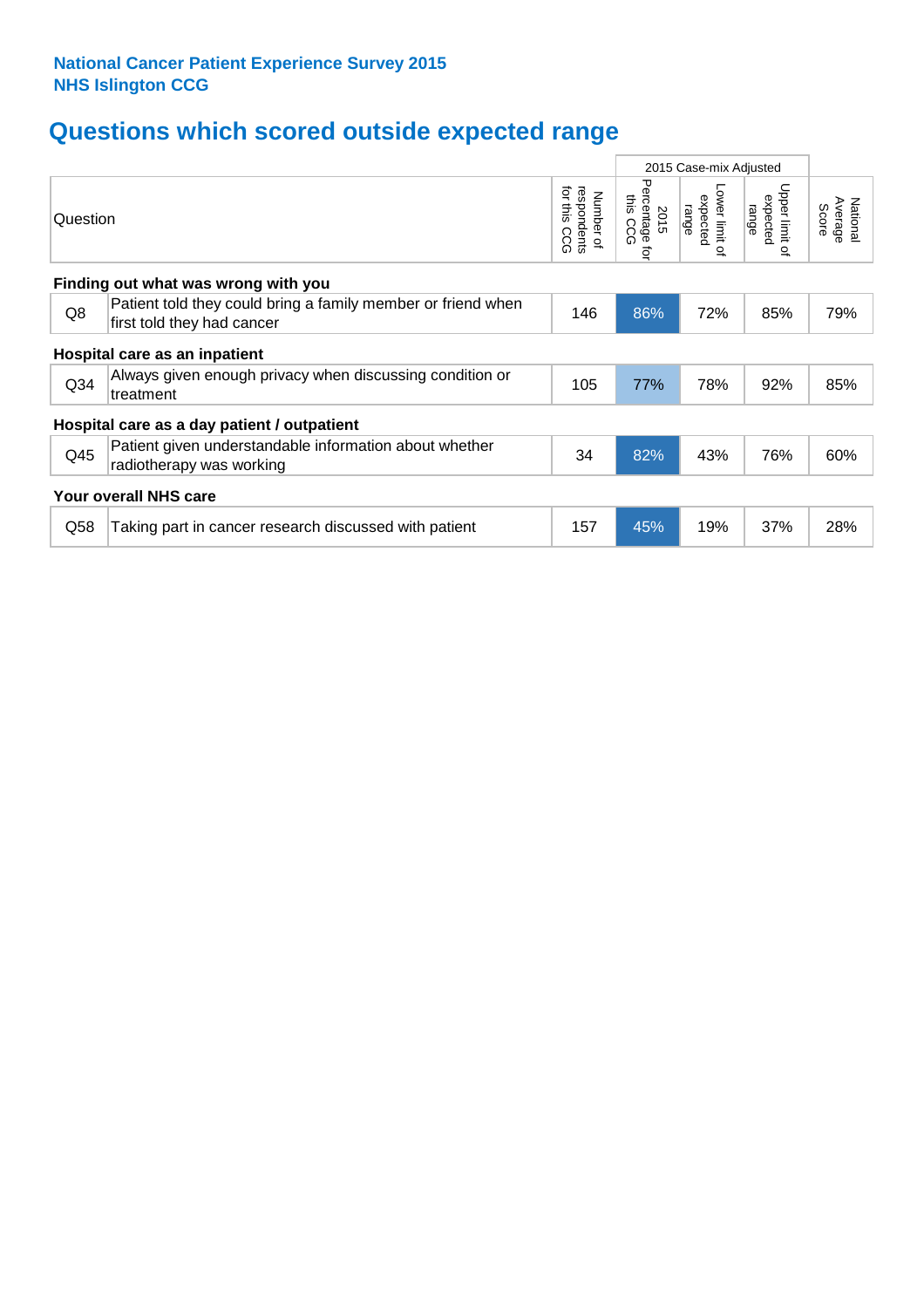## **CCG results**

## **Seeing your GP**



|    |                                                                |                                              |                             |               | 2015 Case-mix Adjusted     |                            |                           |
|----|----------------------------------------------------------------|----------------------------------------------|-----------------------------|---------------|----------------------------|----------------------------|---------------------------|
|    | Question                                                       | respondents<br>Number<br>$\overline{\sigma}$ | 2015<br>Unadjusted<br>Score | 2015<br>Score | Expected<br>range<br>lower | Expected<br>range<br>nbber | National Average<br>Score |
| Q1 | Saw GP once / twice before being told had to go to<br>hospital | 121                                          | 74%                         | 78%           | 68%                        | 83%                        | 76%                       |
| Q2 | Patient thought they were seen as soon as necessary            | 165                                          | 82%                         | 84%           | 76%                        | 88%                        | 82%                       |

|    |                                                                             |                                                 | No. |
|----|-----------------------------------------------------------------------------|-------------------------------------------------|-----|
|    |                                                                             | Yes                                             |     |
|    | Beforehand, did you have all the<br>information you needed about your test? | No, I would have liked more written information |     |
| Q5 |                                                                             | No, I would have liked more verbal information  |     |
|    |                                                                             | I did not need / want any information           |     |
|    |                                                                             | Don't know / can't remember                     |     |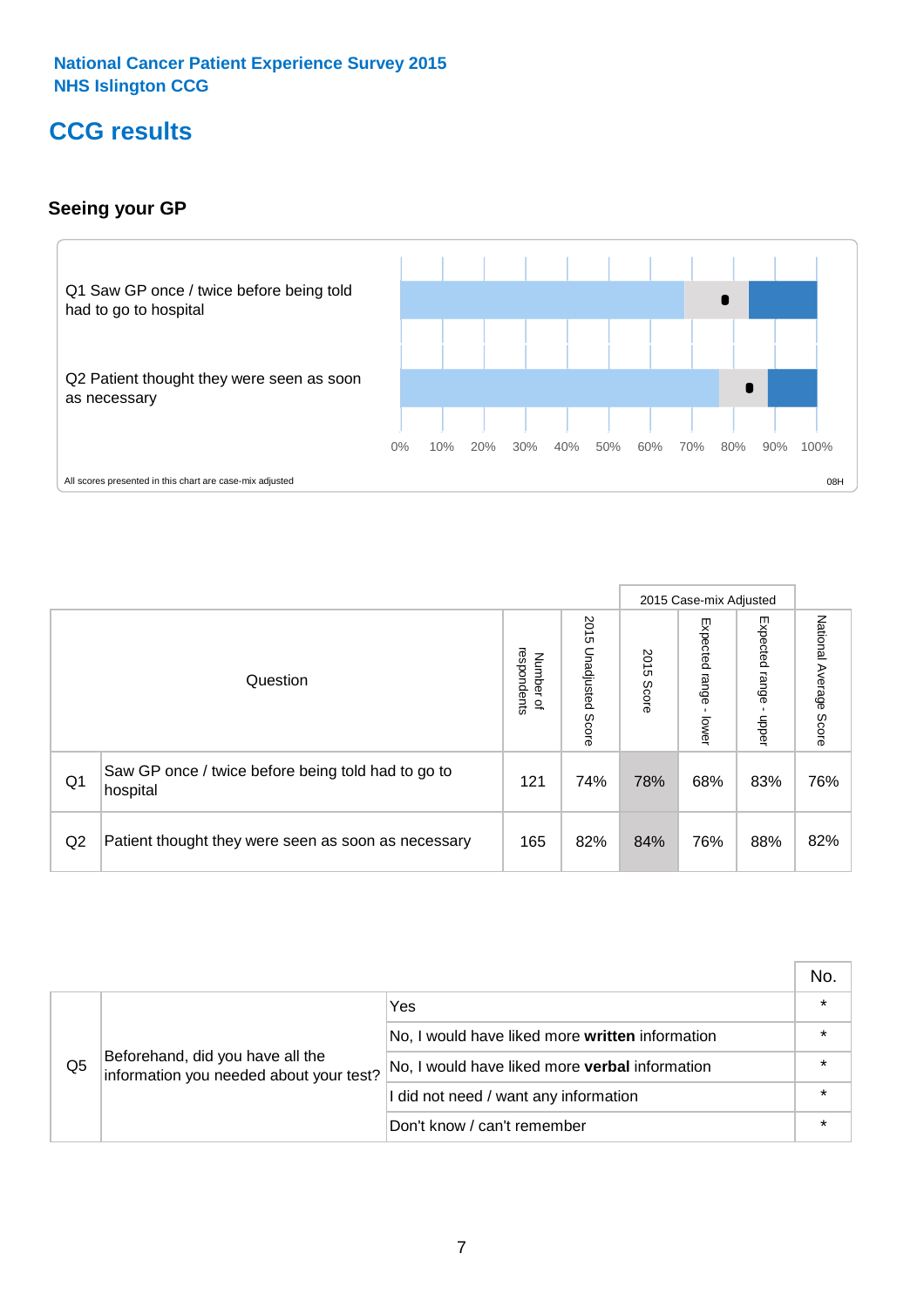## **Diagnostic tests**



|                |                                                                       |                                       |                             |               | 2015 Case-mix Adjusted  |                         |                           |
|----------------|-----------------------------------------------------------------------|---------------------------------------|-----------------------------|---------------|-------------------------|-------------------------|---------------------------|
|                | Question                                                              | respondents<br>Number<br>$\mathbf{Q}$ | 2015<br>Unadjusted<br>Score | 2015<br>Score | Expected range<br>lower | Expected range<br>nbber | National Average<br>Score |
| Q <sub>6</sub> | The length of time waiting for the test to be done was<br>about right | 147                                   | 88%                         | 89%           | 81%                     | 92%                     | 87%                       |
| Q7             | Given complete explanation of test results in<br>understandable way   | 148                                   | 79%                         | 82%           | 72%                     | 85%                     | 79%                       |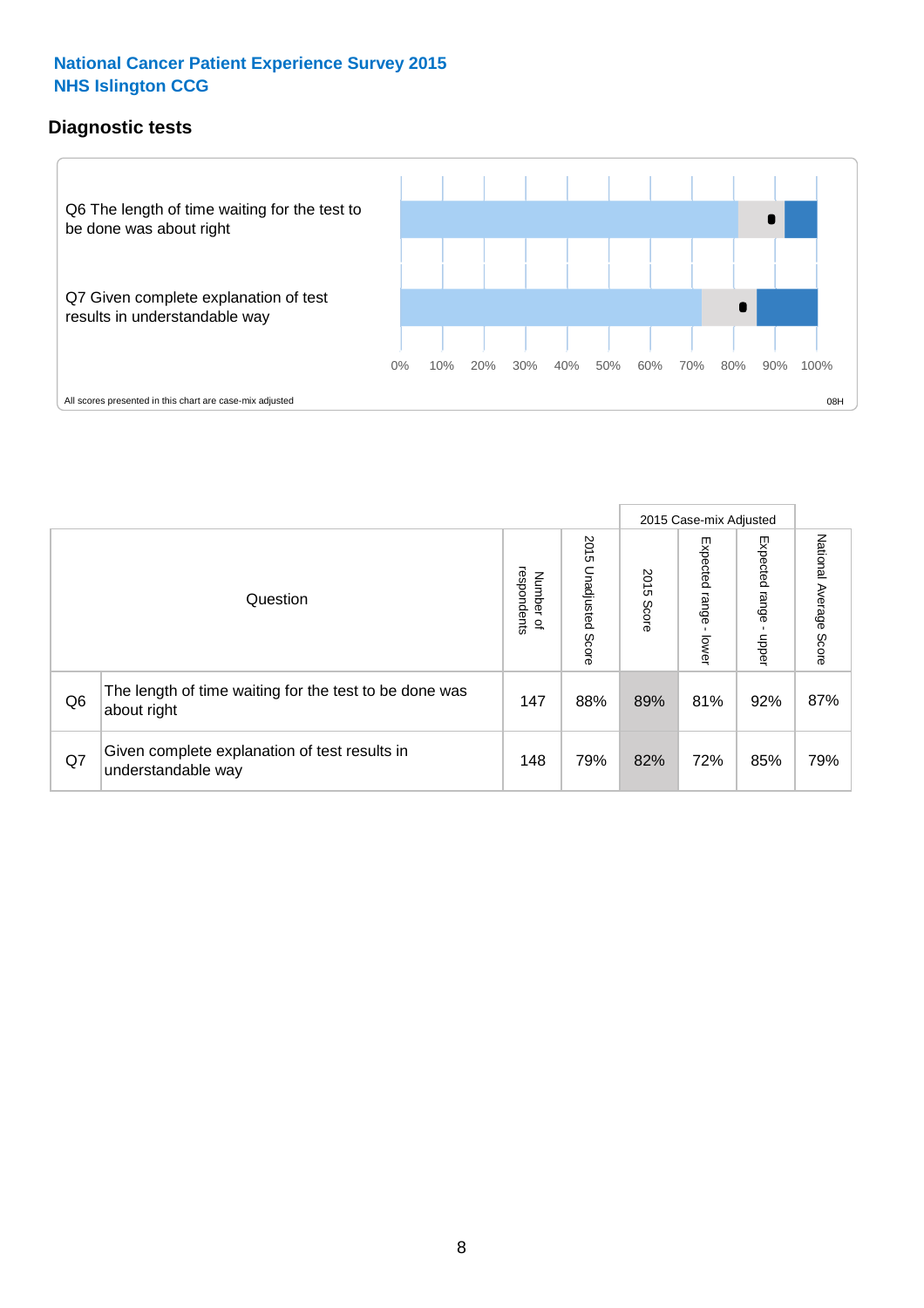#### **Finding out what was wrong with you**



|     |                                                                                            |                          |                       |               | 2015 Case-mix Adjusted |                         |                           |
|-----|--------------------------------------------------------------------------------------------|--------------------------|-----------------------|---------------|------------------------|-------------------------|---------------------------|
|     | Question                                                                                   | Number of<br>respondents | 2015 Unadjusted Score | 2015<br>Score | Expected range - lower | Expected range<br>nbber | National Average<br>Score |
| Q8  | Patient told they could bring a family member or friend<br>when first told they had cancer | 146                      | 87%                   | 86%           | 72%                    | 85%                     | 79%                       |
| Q9  | Patient felt they were told sensitively that they had cancer                               | 170                      | 87%                   | 87%           | 79%                    | 90%                     | 84%                       |
| Q10 | Patient completely understood the explanation of what<br>was wrong                         | 171                      | 76%                   | 79%           | 66%                    | 80%                     | 73%                       |
| Q11 | Patient given easy to understand written information<br>about the type of cancer they had  | 149                      | 70%                   | 72%           | 64%                    | 79%                     | 72%                       |

73%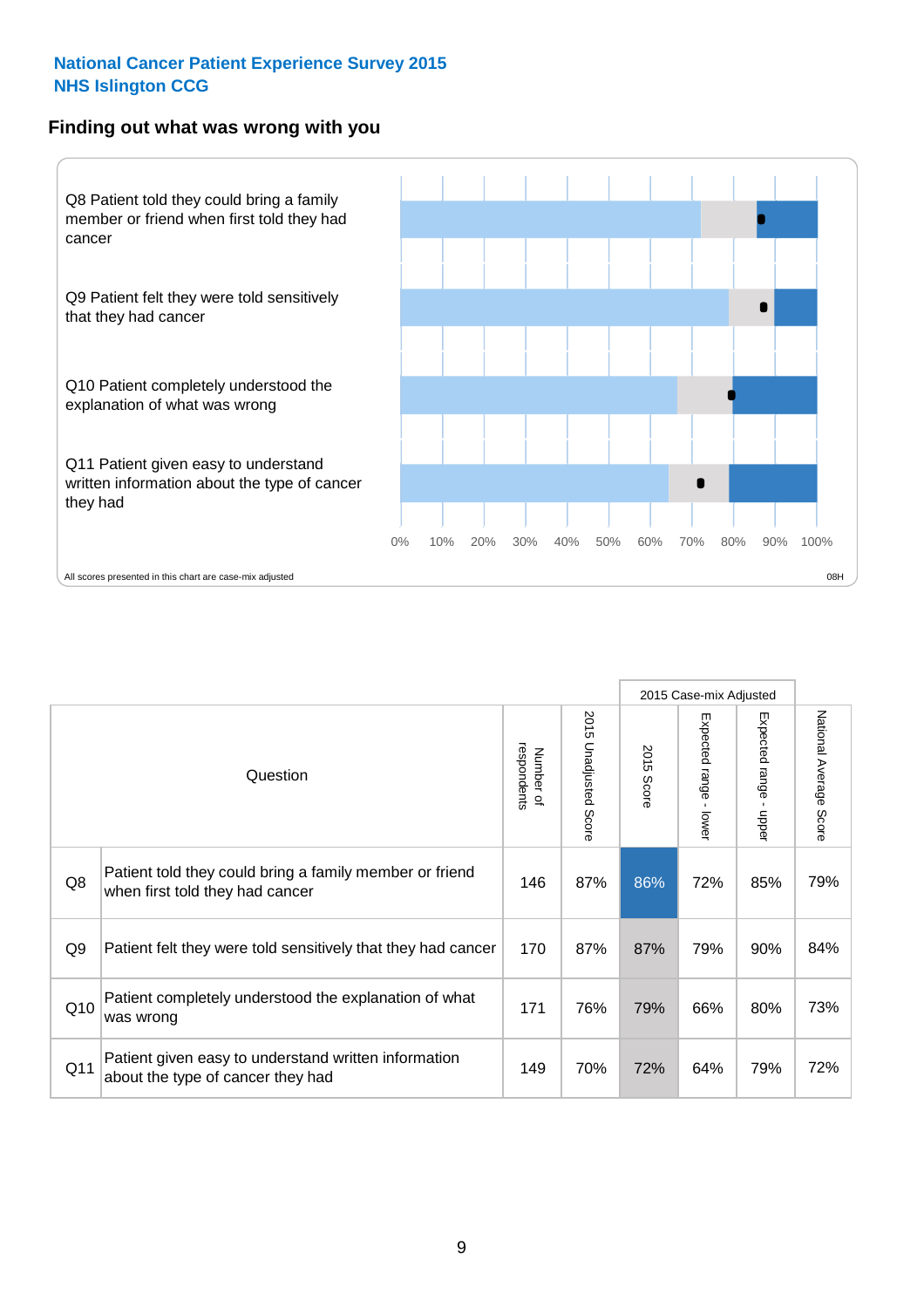## **Finding out what was wrong with you**



|                 |                                                                                         |                          |                                 | 2015 Case-mix Adjusted |                                           |                        |                        |
|-----------------|-----------------------------------------------------------------------------------------|--------------------------|---------------------------------|------------------------|-------------------------------------------|------------------------|------------------------|
|                 | Question                                                                                | Number of<br>respondents | 2015<br><b>Unadjusted Score</b> | 2015<br>Score          | Expected range<br>$\blacksquare$<br>lower | Expected range - upper | National Average Score |
| Q12             | Patient felt that treatment options were completely<br>explained                        | 156                      | 83%                             | 85%                    | 77%                                       | 89%                    | 83%                    |
| Q13             | Possible side effects explained in an understandable way                                | 166                      | 72%                             | 73%                    | 66%                                       | 80%                    | 73%                    |
| Q14             | Patient given practical advice and support in dealing with<br>side effects of treatment | 167                      | 65%                             | 66%                    | 59%                                       | 73%                    | 66%                    |
| Q <sub>15</sub> | Patient definitely told about side effects that could affect<br>them in the future      | 160                      | 55%                             | 55%                    | 47%                                       | 62%                    | 54%                    |
| Q16             | Patient definitely involved in decisions about care and<br>treatment                    | 163                      | 74%                             | 77%                    | 71%                                       | 84%                    | 78%                    |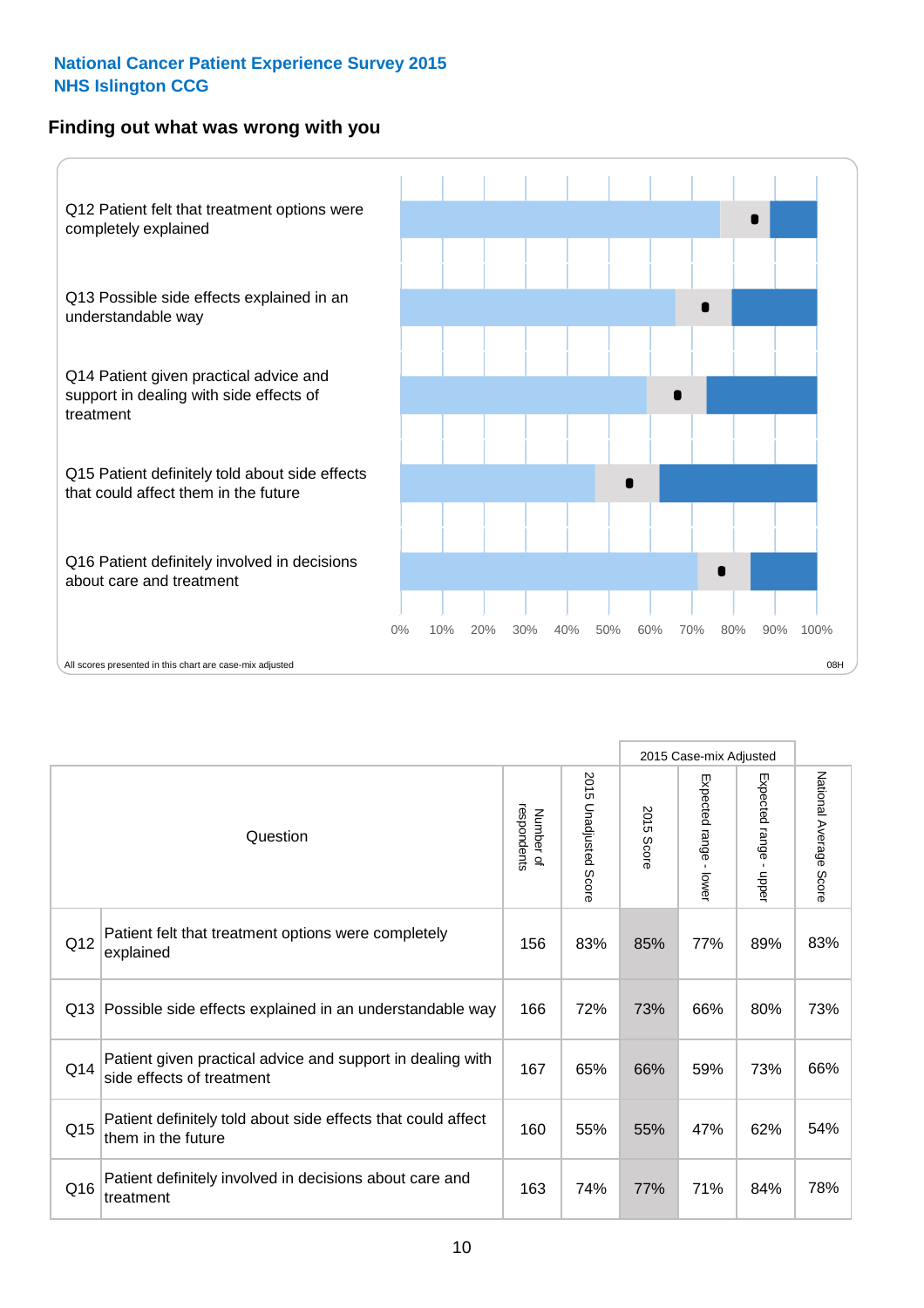## **Clinical Nurse Specialist**



|     |                                                                                     |                          |                       |               | 2015 Case-mix Adjusted  |                         |                           |
|-----|-------------------------------------------------------------------------------------|--------------------------|-----------------------|---------------|-------------------------|-------------------------|---------------------------|
|     | Question                                                                            | respondents<br>Number of | 2015 Unadjusted Score | 2015<br>Score | Expected range<br>lower | Expected range<br>nbber | National Average<br>Score |
| Q17 | Patient given the name of the CNS who would support<br>them through their treatment | 170                      | 92%                   | 92%           | 85%                     | 94%                     | 90%                       |
| Q18 | Patient found it easy to contact their CNS                                          | 142                      | 82%                   | 83%           | 80%                     | 93%                     | 87%                       |
| Q19 | Get understandable answers to important questions all or<br>most of the time        | 130                      | 85%                   | 87%           | 83%                     | 94%                     | 89%                       |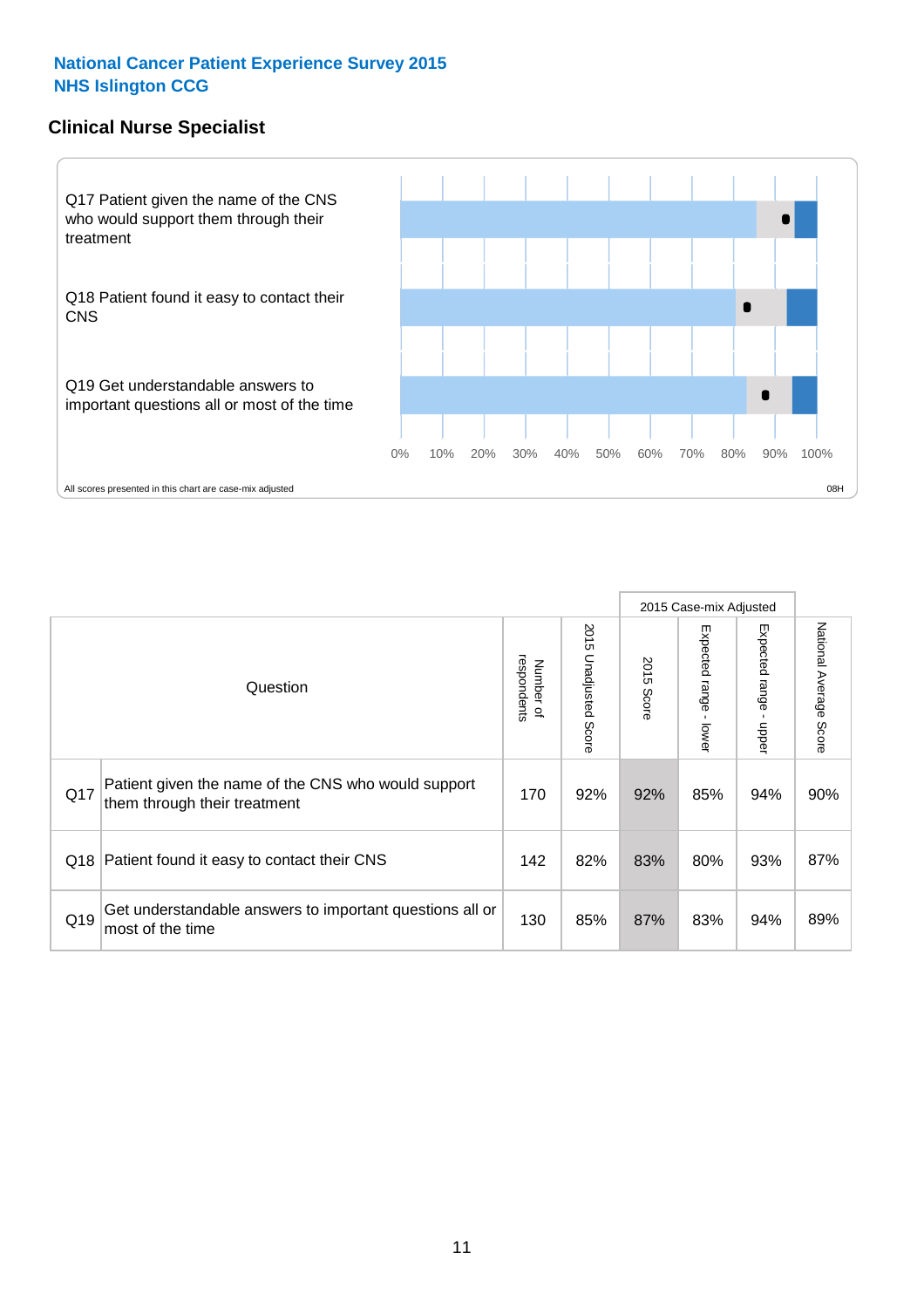### **Support for people with cancer**



|                 |                                                                                            |                          |                                 |               | 2015 Case-mix Adjusted  |                                         |                        |
|-----------------|--------------------------------------------------------------------------------------------|--------------------------|---------------------------------|---------------|-------------------------|-----------------------------------------|------------------------|
|                 | Question                                                                                   | respondents<br>Number of | 2015<br><b>Unadjusted Score</b> | 2015<br>Score | Expected range<br>lower | Expected range<br>$\mathbf{I}$<br>nbber | National Average Score |
| Q <sub>20</sub> | Hospital staff gave information about support groups                                       | 125                      | 87%                             | 89%           | 76%                     | 90%                                     | 83%                    |
| Q <sub>21</sub> | Hospital staff gave information about impact cancer could<br>have on day to day activities | 130                      | 79%                             | 81%           | 74%                     | 88%                                     | 81%                    |
| Q22             | Hospital staff gave information on getting financial help                                  | 104                      | 59%                             | 60%           | 45%                     | 64%                                     | 55%                    |
| Q <sub>23</sub> | Hospital staff told patient they could get free prescriptions                              | 106                      | 85%                             | 84%           | 73%                     | 88%                                     | 80%                    |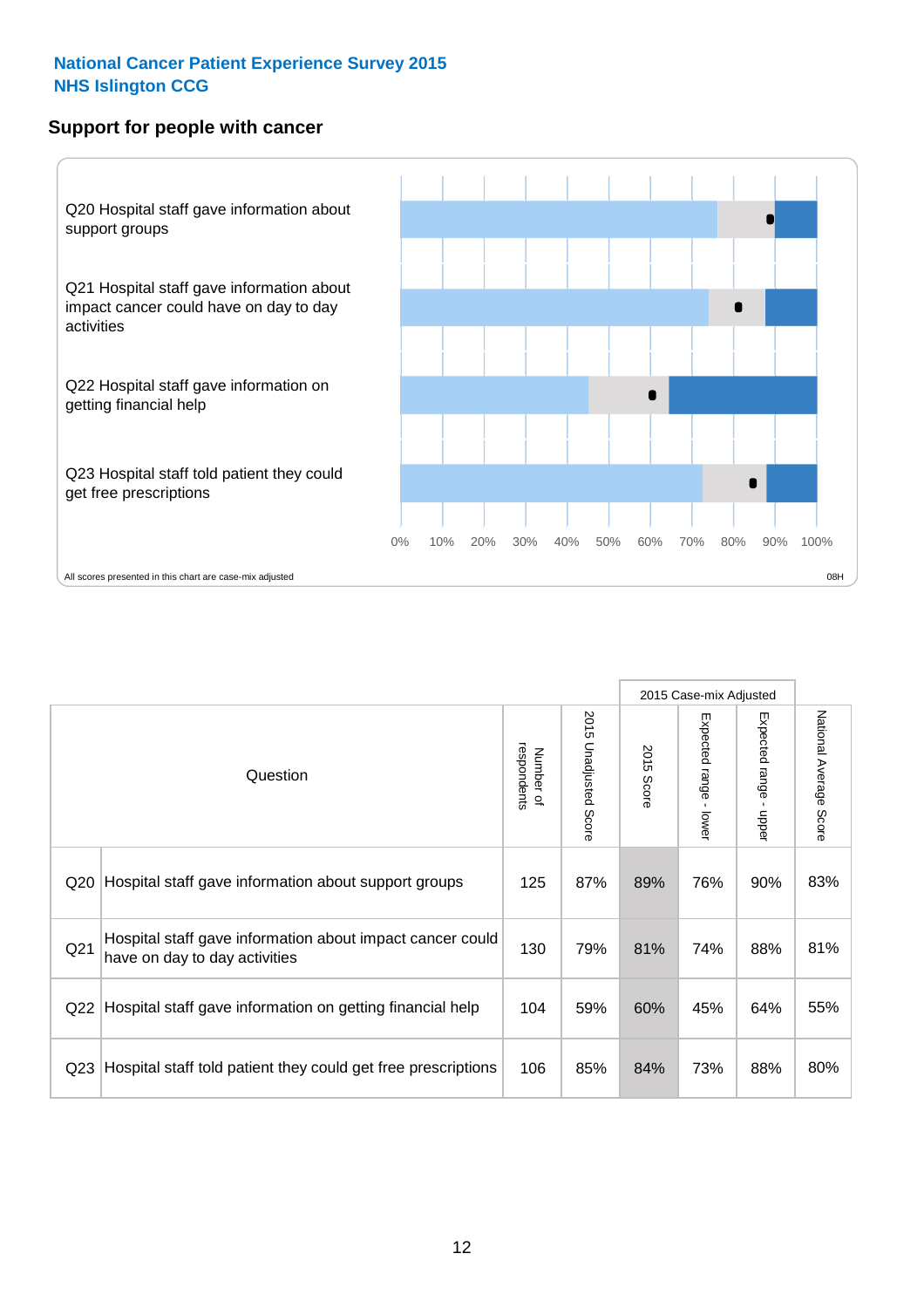## **Operations**



|     |                                                                 |                                              |                             |               | 2015 Case-mix Adjusted     |                           |                              |
|-----|-----------------------------------------------------------------|----------------------------------------------|-----------------------------|---------------|----------------------------|---------------------------|------------------------------|
|     | Question                                                        | respondents<br>Number<br>$\overline{\sigma}$ | 2015<br>Unadjusted<br>Score | 2015<br>Score | Expected<br>range<br>lower | Expected<br>range<br>dddn | National<br>Average<br>Score |
| Q26 | Staff explained how operation had gone in<br>understandable way | 88                                           | 80%                         | 82%           | 69%                        | 86%                       | 78%                          |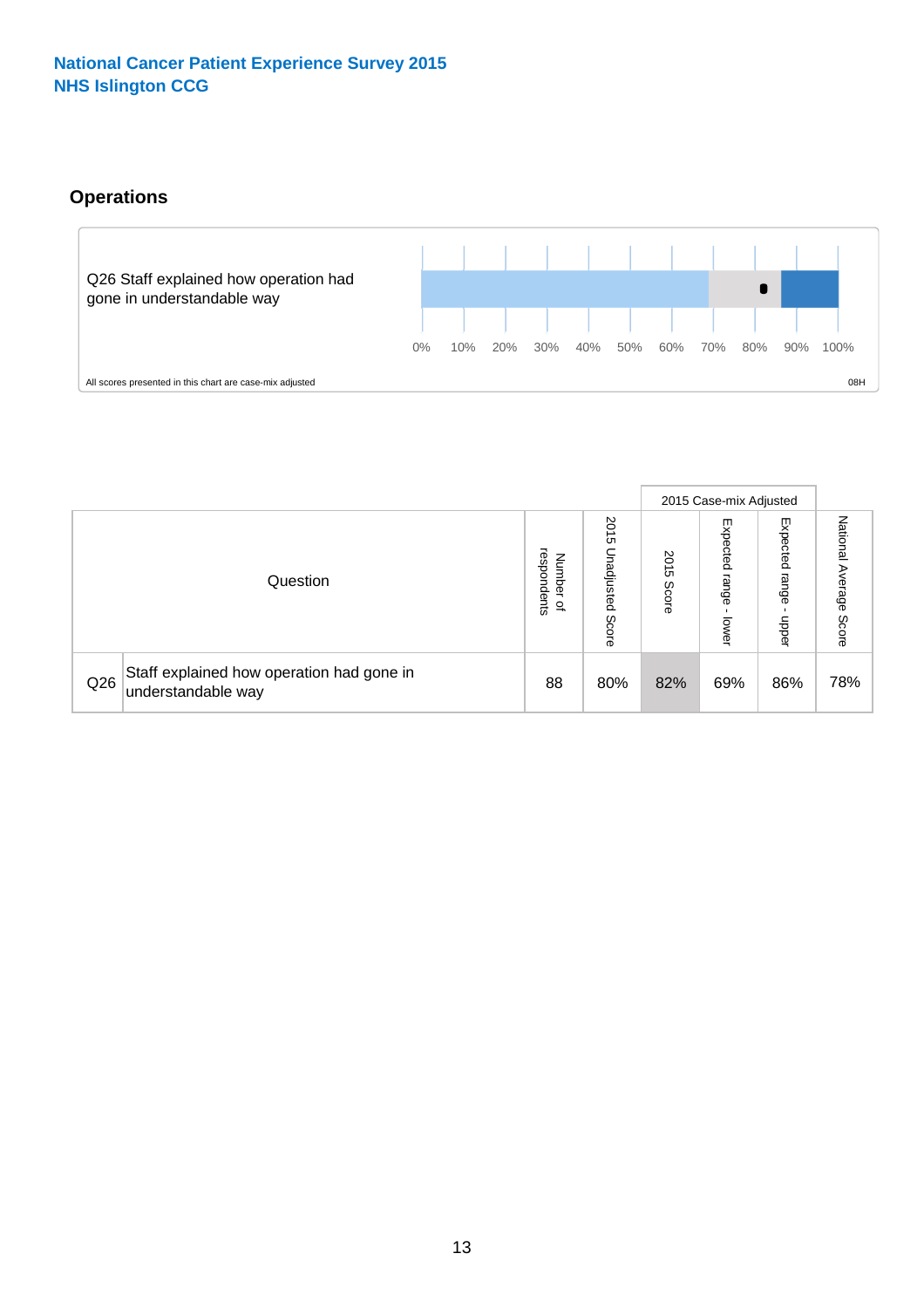## **Hospital care as an inpatient (Part 1 of 3)**



All scores presented in this chart are case-mix adjusted (08H) and the extent of the second of the second of the second of the second of the second of the second of the second of the second of the second of the second of t

|                 |                                                                                           |                          |                                 |               | 2015 Case-mix Adjusted                  |                           |                        |
|-----------------|-------------------------------------------------------------------------------------------|--------------------------|---------------------------------|---------------|-----------------------------------------|---------------------------|------------------------|
|                 | Question                                                                                  | respondents<br>Number of | 2015<br><b>Unadjusted Score</b> | 2015<br>Score | Expected range<br>$\mathbf{r}$<br>lower | Expected range<br>- nbber | National Average Score |
| Q28             | Groups of doctors or nurses did not talk in front of patient<br>as if they were not there | 104                      | 68%                             | 74%           | 74%                                     | 89%                       | 81%                    |
| Q29             | Patient had confidence and trust in all doctors treating<br>them                          | 105                      | 81%                             | 83%           | 77%                                     | 91%                       | 84%                    |
| Q30             | Patient's family or someone close definitely had<br>opportunity to talk to doctor         | 91                       | 69%                             | 70%           | 63%                                     | 81%                       | 72%                    |
| Q <sub>31</sub> | Patient had confidence and trust in all ward nurses                                       | 105                      | 72%                             | 72%           | 64%                                     | 81%                       | 72%                    |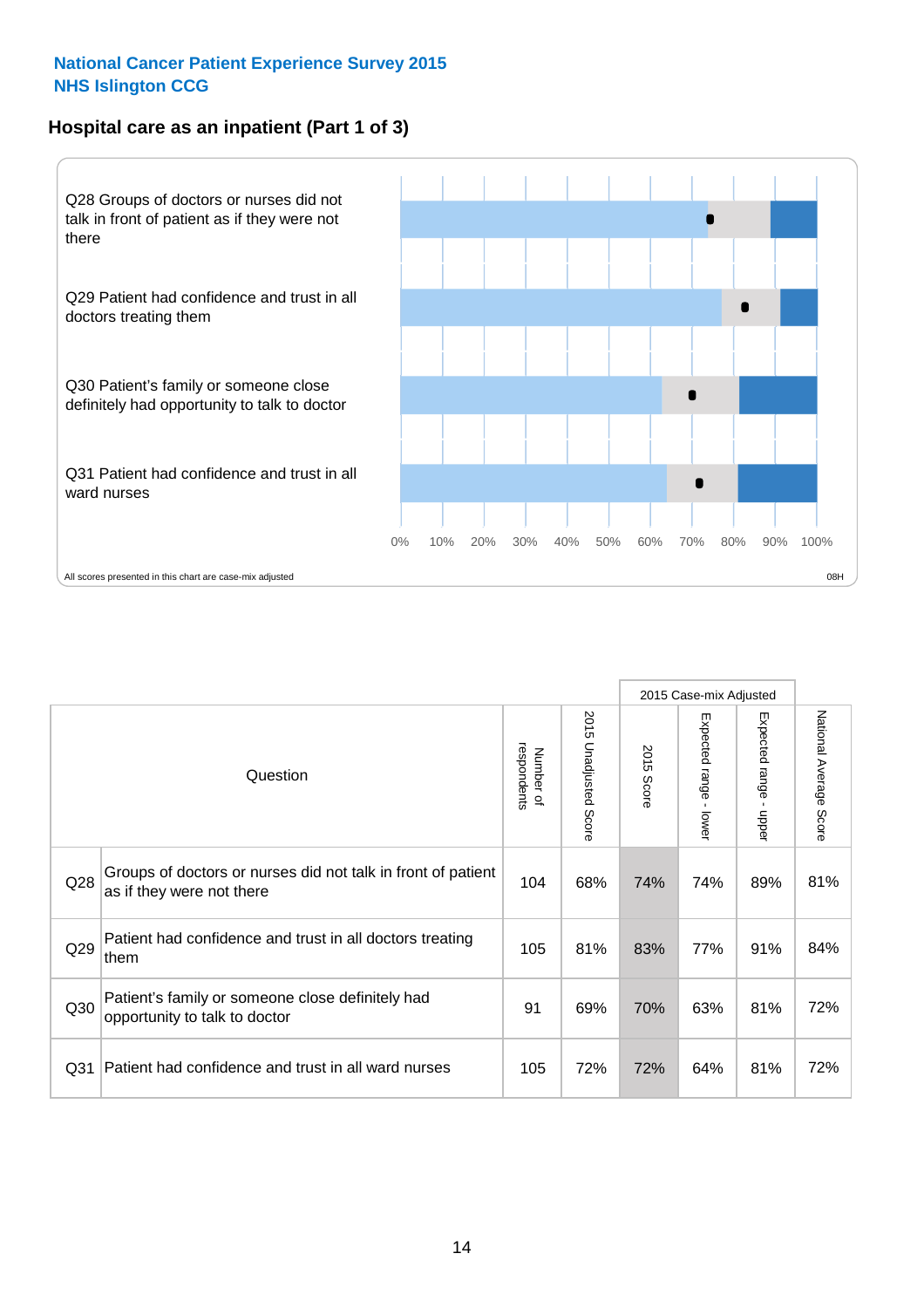## **Hospital care as an inpatient (Part 2 of 3)**



|                 |                                                                         |                          |                          |               | 2015 Case-mix Adjusted                  |                                           |                        |
|-----------------|-------------------------------------------------------------------------|--------------------------|--------------------------|---------------|-----------------------------------------|-------------------------------------------|------------------------|
|                 | Question                                                                | respondents<br>Number of | 2015<br>Unadjusted Score | 2015<br>Score | Expected range<br>$\mathbf{r}$<br>lower | Expected range<br>$\blacksquare$<br>nbber | National Average Score |
| Q <sub>32</sub> | Always / nearly always enough nurses on duty                            | 104                      | 60%                      | 62%           | 57%                                     | 75%                                       | 66%                    |
| Q <sub>33</sub> | All staff asked patient what name they preferred to be<br>called by     | 104                      | 63%                      | 61%           | 55%                                     | 78%                                       | 67%                    |
| Q <sub>34</sub> | Always given enough privacy when discussing condition<br>or treatment   | 105                      | 76%                      | 77%           | 78%                                     | 92%                                       | 85%                    |
| Q35             | Patient was able to discuss worries or fears with staff<br>during visit | 83                       | 54%                      | 54%           | 41%                                     | 63%                                       | 52%                    |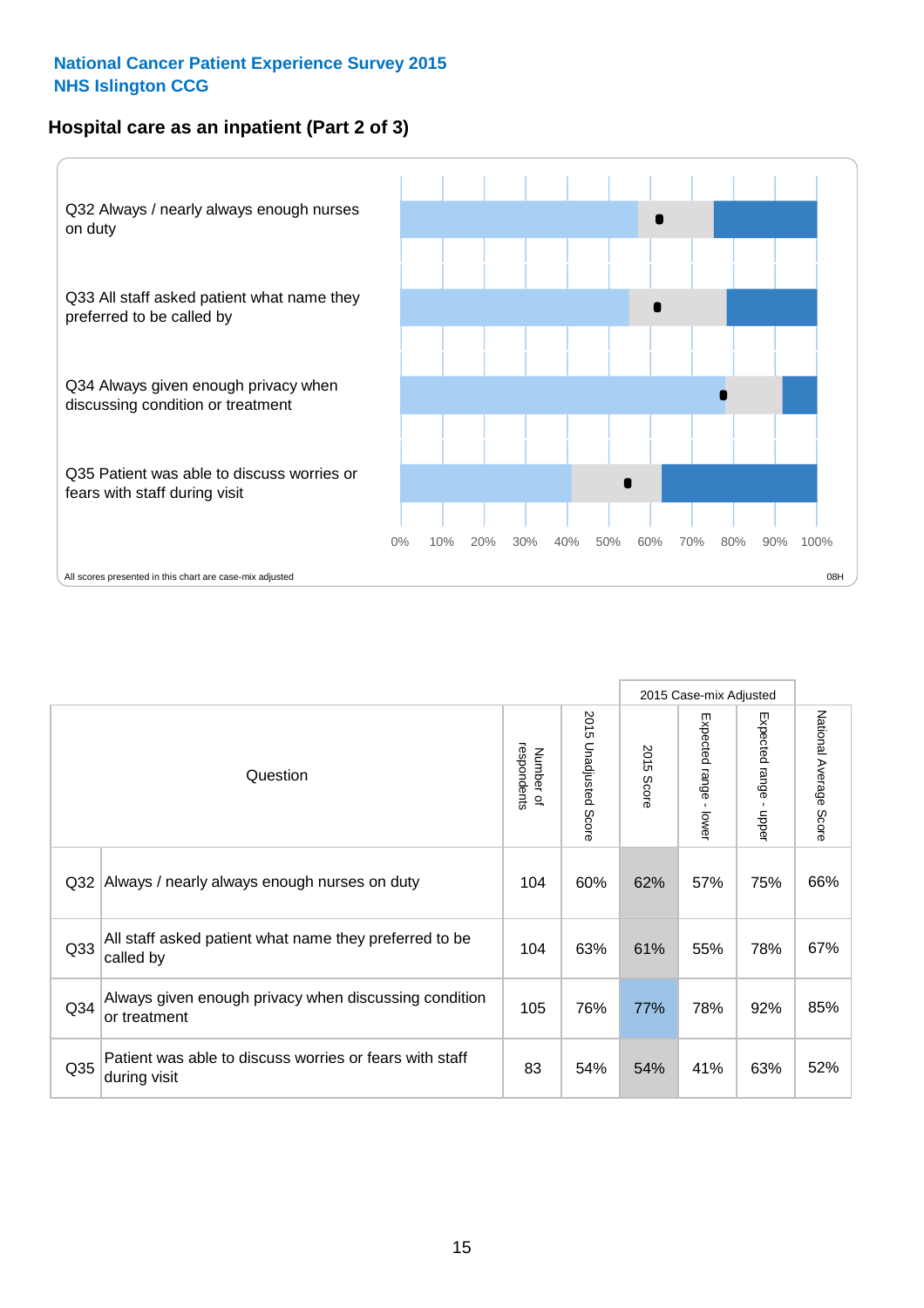## **Hospital care as an inpatient (Part 3 of 3)**



|                 |                                                                                     |                          |                                 |               | 2015 Case-mix Adjusted                    |                           |                        |
|-----------------|-------------------------------------------------------------------------------------|--------------------------|---------------------------------|---------------|-------------------------------------------|---------------------------|------------------------|
|                 | Question                                                                            | respondents<br>Number of | 2015<br><b>Unadjusted Score</b> | 2015<br>Score | Expected range<br>$\blacksquare$<br>lower | Expected range -<br>nbber | National Average Score |
| Q36             | Hospital staff definitely did everything to help control pain                       | 98                       | 74%                             | 77%           | 77%                                       | 91%                       | 84%                    |
| Q37             | Always treated with respect and dignity by staff                                    | 104                      | 81%                             | 81%           | 81%                                       | 94%                       | 87%                    |
| Q38             | Given clear written information about what should / should<br>not do post discharge | 92                       | 87%                             | 88%           | 77%                                       | 92%                       | 84%                    |
| Q <sub>39</sub> | Staff told patient who to contact if worried post discharge                         | 99                       | 91%                             | 92%           | 89%                                       | 98%                       | 94%                    |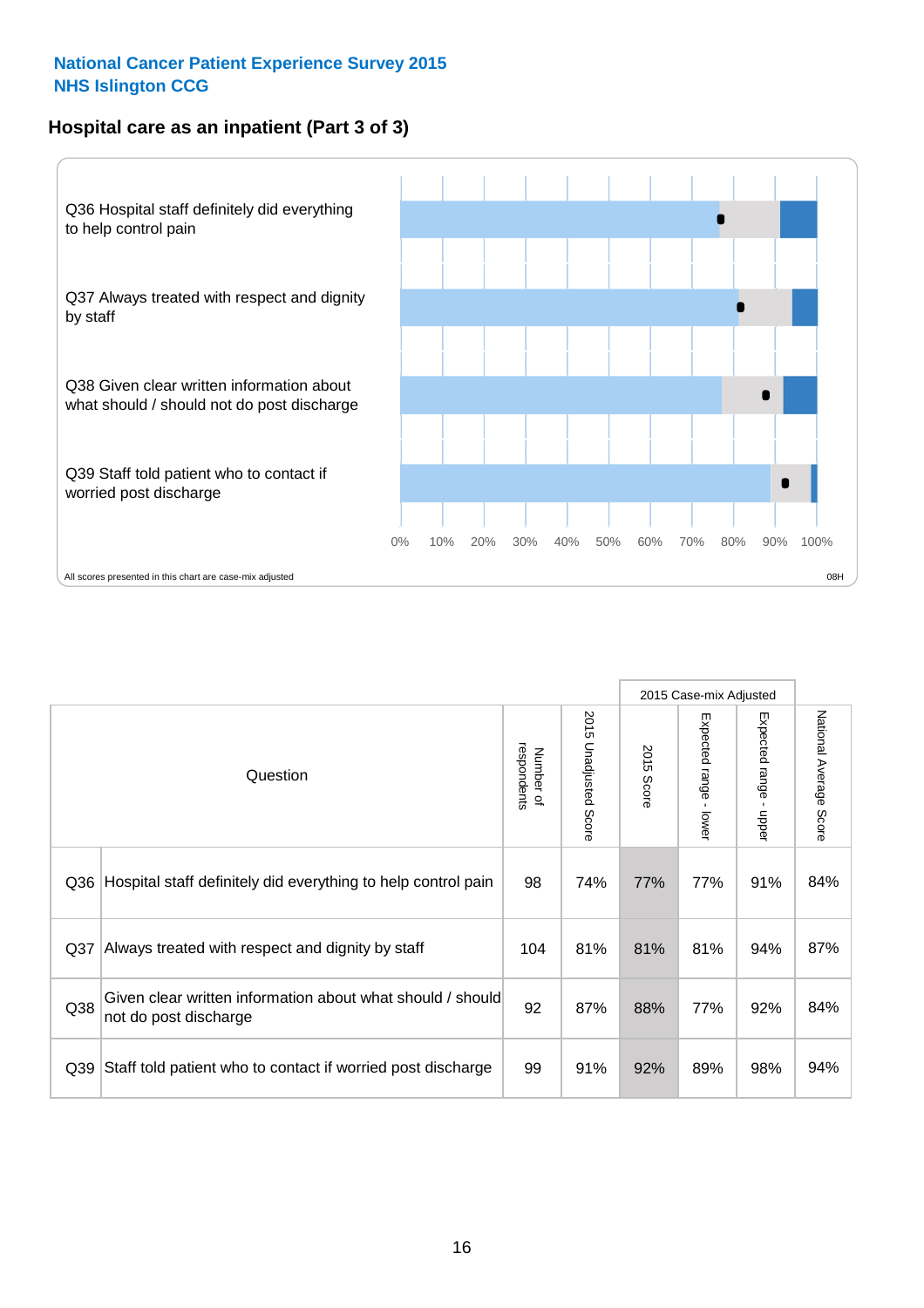## **Hospital care as a day patient / outpatient (Part 1 of 2)**



|     |                                                                                    |                          |                                 | 2015 Case-mix Adjusted |                                         |                                         |                        |
|-----|------------------------------------------------------------------------------------|--------------------------|---------------------------------|------------------------|-----------------------------------------|-----------------------------------------|------------------------|
|     | Question                                                                           | respondents<br>Number of | 2015<br><b>Unadjusted Score</b> | 2015<br><b>Score</b>   | Expected range<br>$\mathbf{r}$<br>lower | Expected range<br>$\mathbf{I}$<br>nbber | National Average Score |
| Q41 | Patient was able to discuss worries or fears with staff<br>during visit            | 123                      | 67%                             | 70%                    | 62%                                     | 78%                                     | 70%                    |
| Q42 | Doctor had the right notes and other documentation with<br>them                    | 145                      | 97%                             | 97%                    | 92%                                     | 99%                                     | 96%                    |
| Q44 | Beforehand patient had all information needed about<br>radiotherapy treatment      | 40                       | 90%                             | 91%                    | 75%                                     | 97%                                     | 86%                    |
| Q45 | Patient given understandable information about whether<br>radiotherapy was working | 34                       | 82%                             | 82%                    | 43%                                     | 76%                                     | 60%                    |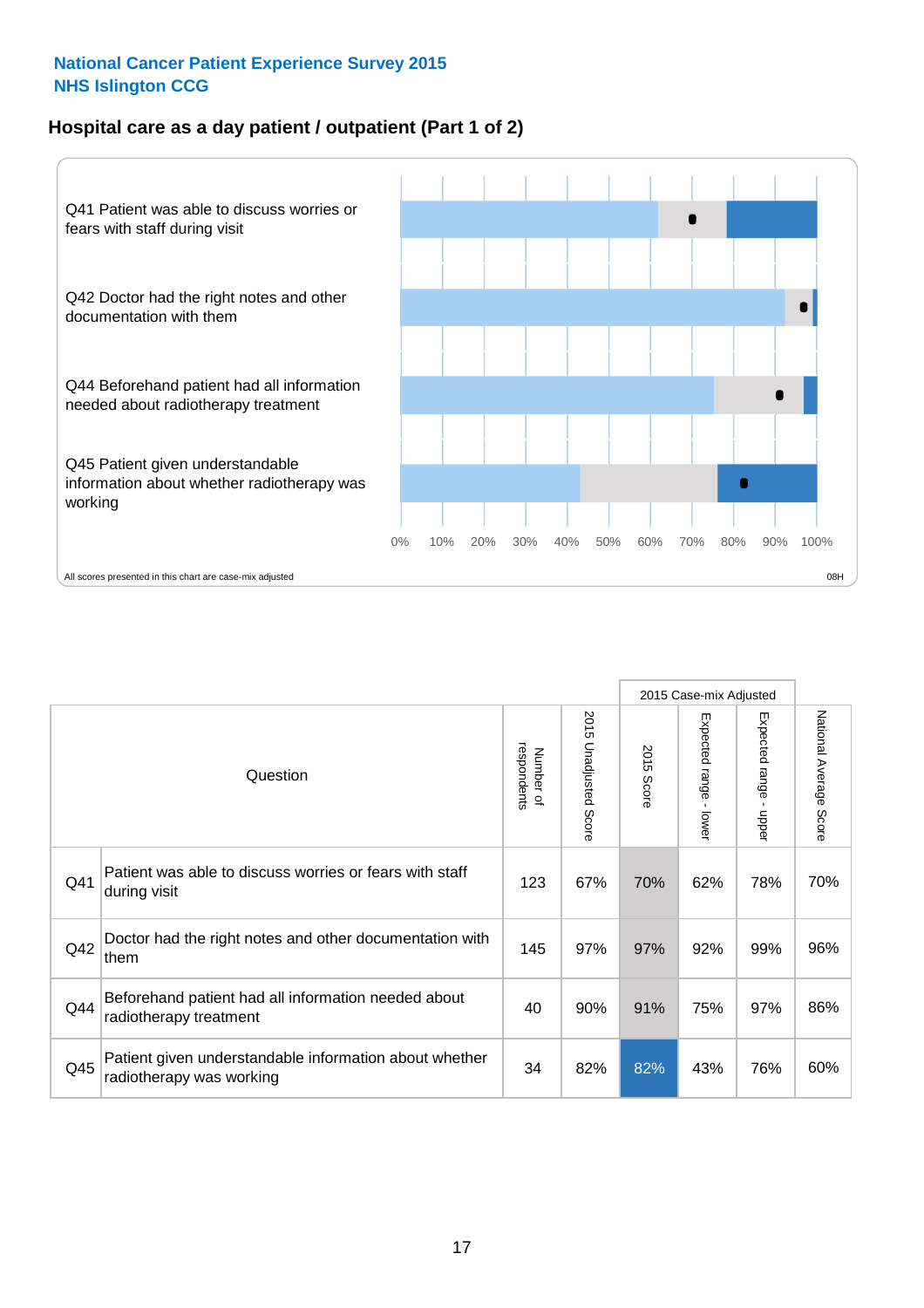## **Hospital care as a day patient / outpatient (Part 2 of 2)**



|     |                                                                                    |                                       |                             | 2015 Case-mix Adjusted |                             |                         |                           |
|-----|------------------------------------------------------------------------------------|---------------------------------------|-----------------------------|------------------------|-----------------------------|-------------------------|---------------------------|
|     | Question                                                                           | respondents<br>Number<br>$\mathbf{Q}$ | 2015<br>Unadjusted<br>Score | 2015<br>Score          | Expected<br>Irange<br>lower | Expected range<br>doper | National Average<br>Score |
| Q47 | Beforehand patient had all information needed about<br>chemotherapy treatment      | 87                                    | 84%                         | 84%                    | 77%                         | 92%                     | 84%                       |
| Q48 | Patient given understandable information about whether<br>chemotherapy was working | 82                                    | 77%                         | 76%                    | 58%                         | 78%                     | 68%                       |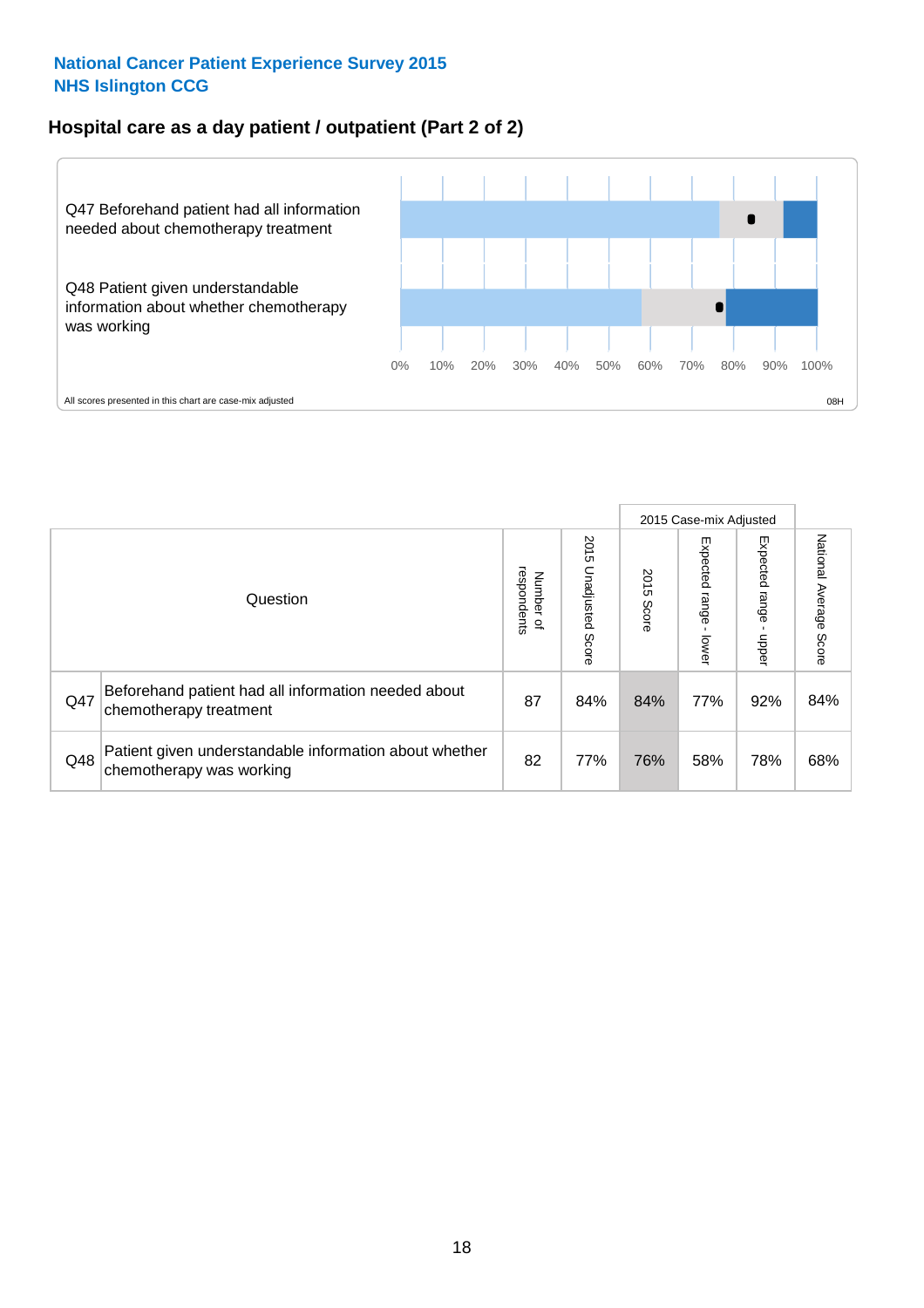#### **Home care and support**



All scores presented in this chart are case-mix adjusted

|                 |                                                                                                     |                          |                          |               | 2015 Case-mix Adjusted  |                         |                        |
|-----------------|-----------------------------------------------------------------------------------------------------|--------------------------|--------------------------|---------------|-------------------------|-------------------------|------------------------|
|                 | Question                                                                                            | respondents<br>Number of | 2015<br>Unadjusted Score | 2015<br>Score | Expected range<br>lower | Expected range<br>nbbeu | National Average Score |
| Q49             | Hospital staff gave family or someone close all the<br>information needed to help with care at home | 137                      | 56%                      | 57%           | 49%                     | 66%                     | 58%                    |
| Q50             | Patient definitely given enough support from health or<br>social services during treatment          | 93                       | 44%                      | 47%           | 43%                     | 65%                     | 54%                    |
| Q <sub>51</sub> | Patient definitely given enough support from health or<br>social services after treatment           | 64                       | 36%                      | 38%           | 33%                     | 57%                     | 45%                    |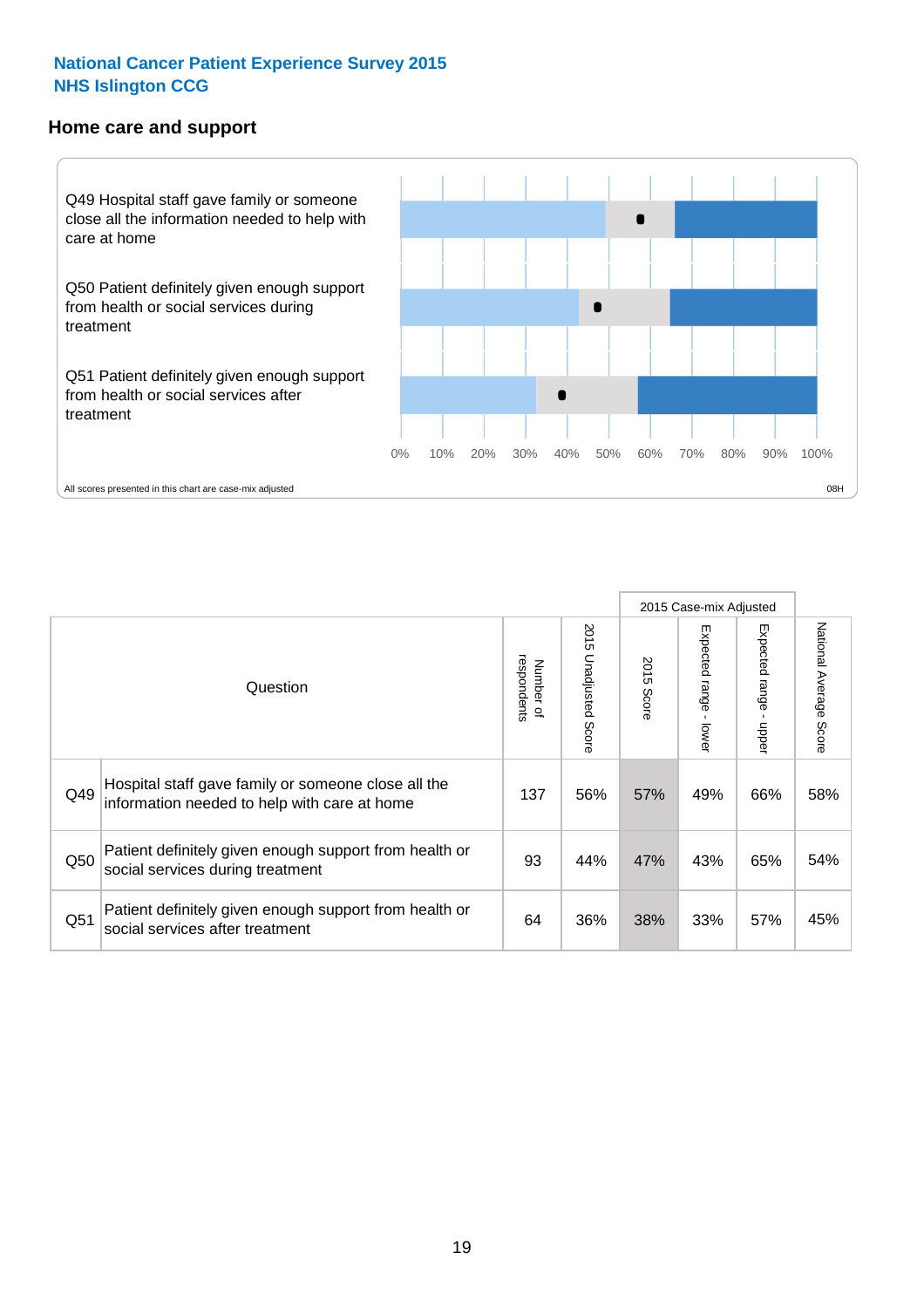## **Care from your general practice**



|     |                                                                           |                                       |                             | 2015 Case-mix Adjusted |                              |                            |                           |
|-----|---------------------------------------------------------------------------|---------------------------------------|-----------------------------|------------------------|------------------------------|----------------------------|---------------------------|
|     | Question                                                                  | respondents<br>Number<br>$\mathbf{Q}$ | 2015<br>Unadjusted<br>Score | 2015<br>Score          | Expected<br>I range<br>lower | Expected<br>range<br>dpper | National Average<br>Score |
| Q52 | GP given enough information about patient's condition<br>and treatment    | 143                                   | 94%                         | 95%                    | 92%                          | 99%                        | 95%                       |
| Q53 | Practice staff definitely did everything they could to<br>support patient | 116                                   | 57%                         | 59%                    | 54%                          | 71%                        | 63%                       |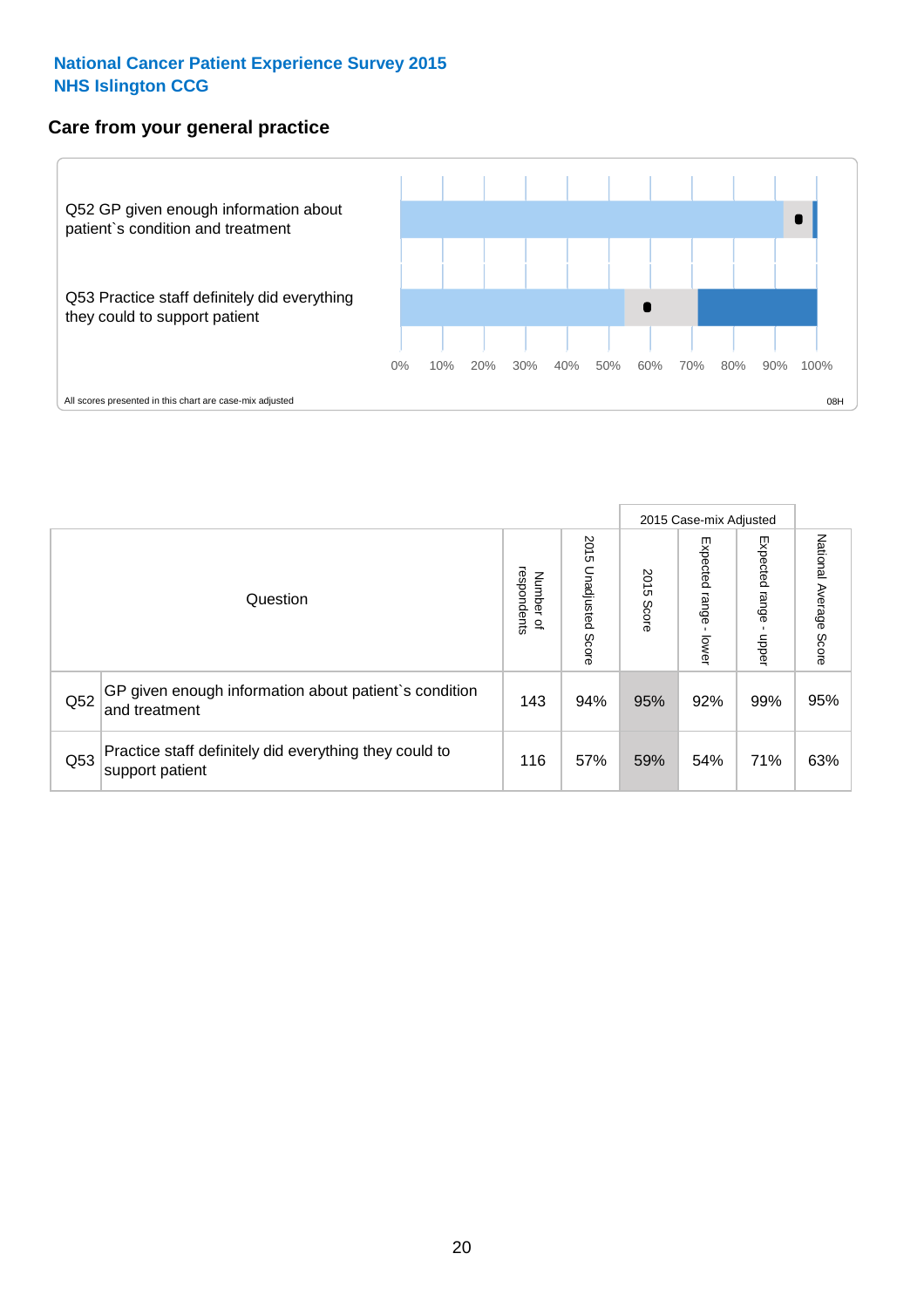## **Your overall NHS care (Part 1 of 2)**



|     |                                                                    |                          |                       | 2015 Case-mix Adjusted |                                           |                                           |                        |
|-----|--------------------------------------------------------------------|--------------------------|-----------------------|------------------------|-------------------------------------------|-------------------------------------------|------------------------|
|     | Question                                                           | respondents<br>Number of | 2015 Unadjusted Score | 2015<br><b>Score</b>   | Expected range<br>$\blacksquare$<br>lower | Expected range<br>$\blacksquare$<br>nbber | National Average Score |
| Q54 | Hospital and community staff always worked well together           | 162                      | 59%                   | 60%                    | 53%                                       | 69%                                       | 61%                    |
| Q55 | Patient given a care plan                                          | 118                      | 40%                   | 35%                    | 24%                                       | 42%                                       | 33%                    |
| Q56 | Overall the administration of the care was very good /<br>good     | 169                      | 93%                   | 93%                    | 84%                                       | 94%                                       | 89%                    |
| Q57 | Length of time for attending clinics and appointments was<br>right | 166                      | 58%                   | 57%                    | 57%                                       | 75%                                       | 66%                    |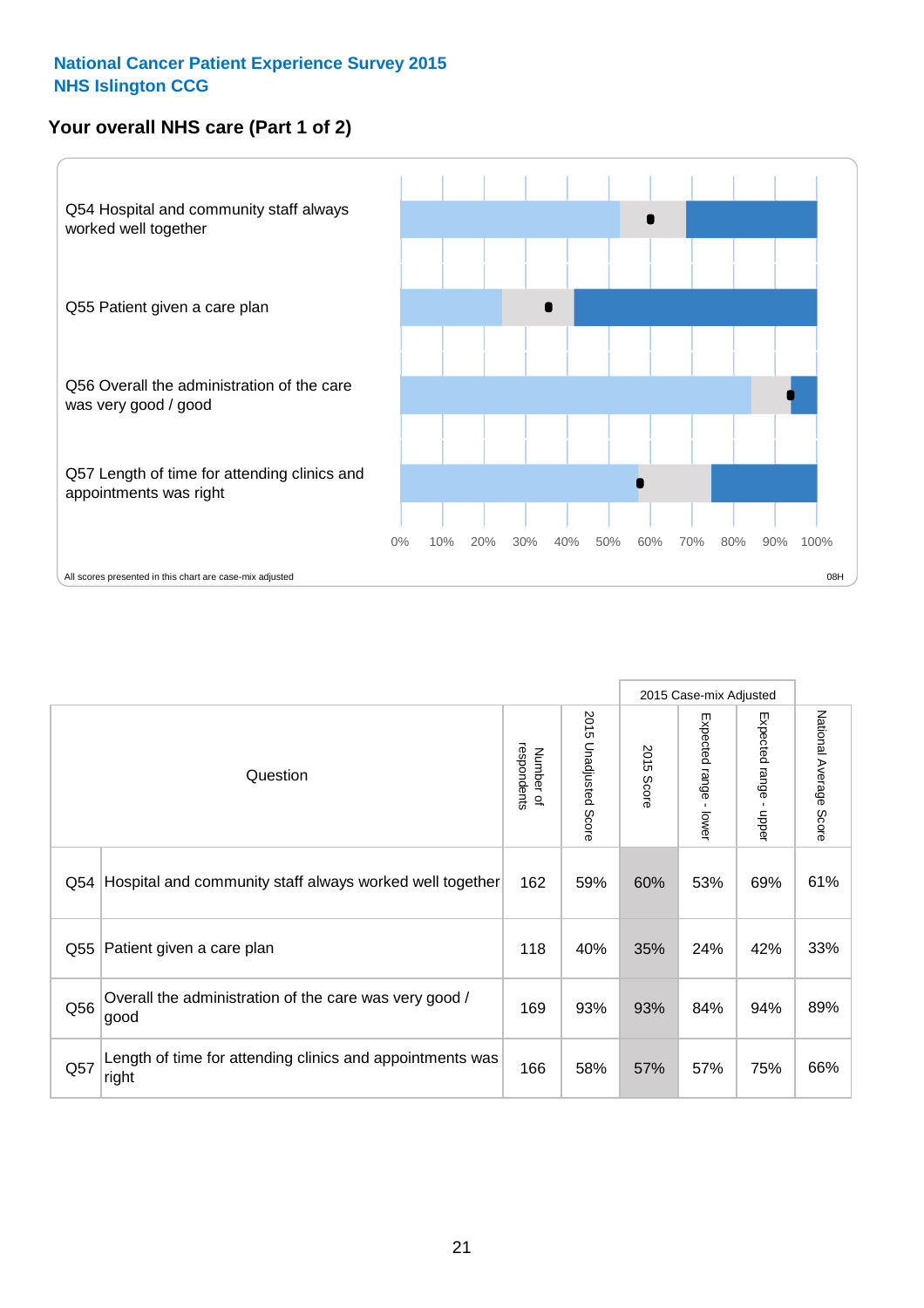## **Your overall NHS care (Part 2 of 2)**



|     |                                                       |                                              |                             |               |                            | 2015 Case-mix Adjusted     |                        |
|-----|-------------------------------------------------------|----------------------------------------------|-----------------------------|---------------|----------------------------|----------------------------|------------------------|
|     | Question                                              | respondents<br>Number<br>$\overline{\sigma}$ | 2015<br>Unadjusted<br>Score | 2015<br>Score | Expected<br>range<br>lower | Expected<br>range<br>doper | National Average Score |
| Q58 | Taking part in cancer research discussed with patient | 157                                          | 46%                         | 45%           | 19%                        | 37%                        | 28%                    |



|     |                                                                        |                                              |                             | 2015 Case-mix Adjusted |                                           |                                                       |                              |
|-----|------------------------------------------------------------------------|----------------------------------------------|-----------------------------|------------------------|-------------------------------------------|-------------------------------------------------------|------------------------------|
|     | Question                                                               | respondents<br>Number<br>$\overline{\sigma}$ | 2015<br>Unadjusted<br>Score | 2015<br>Score          | OWer<br>limit<br>range<br>਼੍ਰ<br>expected | Upper<br>limit<br>range<br>$\overline{a}$<br>expected | National<br>Average<br>Score |
| Q59 | Patient's average rating of care scored from very poor to<br>very good | 163                                          | 8.7                         | 8.8                    | 8.5                                       | 8.9                                                   | 8.7                          |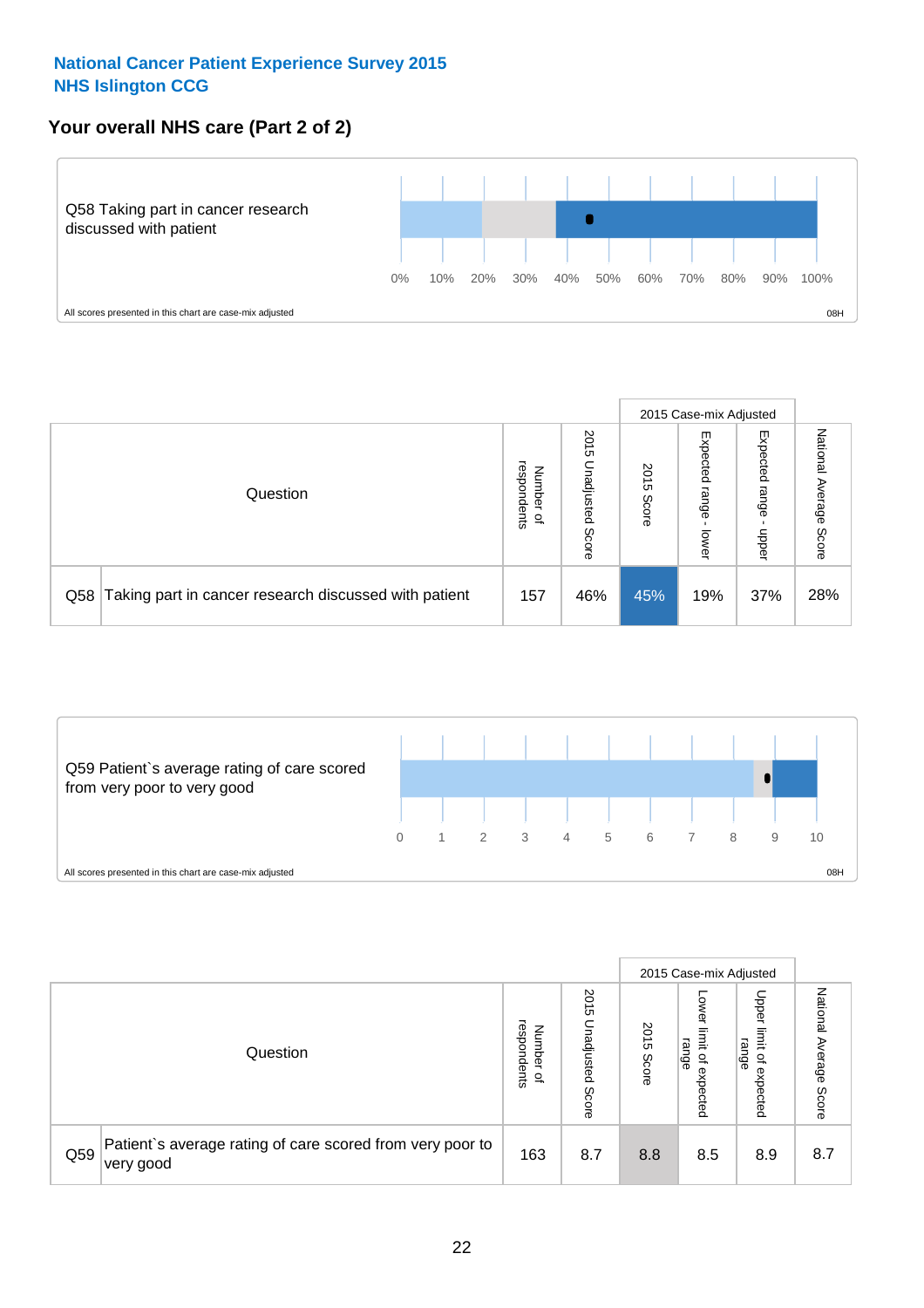## **Comparisons by tumour group for this CCG**

The following tables show the unadjusted CCG and the national percentage scores for each question broken down by tumour group. Where a cell in the table contains an asterisk this indicates that the number of patients in that group was below 21 and too small to display. Where a cell in the table contains "n.a." this indicates that there were no respondents for that tumour group.

## **Seeing your GP**

|                      | Q1. Saw GP once /<br>had to go to hospital | twice before being told | Q2. Patient thought<br>they were seen as<br>soon as necessary |                 |  |
|----------------------|--------------------------------------------|-------------------------|---------------------------------------------------------------|-----------------|--|
| <b>Cancer type</b>   | This CCG <sup>\$</sup>                     | <b>National</b>         | This CCG <sup>\$</sup>                                        | <b>National</b> |  |
| Brain / CNS          | n.a.                                       | 60%                     | n.a.                                                          | 77%             |  |
| <b>Breast</b>        | $\star$                                    | 93%                     | 90%                                                           | 88%             |  |
| Colorectal / LGT     | $\star$                                    | 72%                     | $\star$                                                       | 80%             |  |
| Gynaecological       | $\star$                                    | 75%                     | $\star$                                                       | 78%             |  |
| Haematological       | 71%                                        | 64%                     | 85%                                                           | 80%             |  |
| <b>Head and Neck</b> | $\star$                                    | 77%                     | $\star$                                                       | 79%             |  |
| Lung                 | $\star$                                    | 69%                     | $\star$                                                       | 83%             |  |
| Prostate             | $\star$                                    | 79%                     | 100%                                                          | 85%             |  |
| Sarcoma              | $\star$                                    | 64%                     | $\star$                                                       | 69%             |  |
| Skin                 | $\star$                                    | 91%                     | $\star$                                                       | 87%             |  |
| <b>Upper Gastro</b>  | $\star$                                    | 70%                     | $\star$                                                       | 78%             |  |
| Urological           | $\star$                                    | 81%                     | $\star$                                                       | 84%             |  |
| Other                | $\star$                                    | 70%                     | $\star$                                                       | 78%             |  |
| <b>All Cancers</b>   | 74%                                        | 76%                     | 82%                                                           | 82%             |  |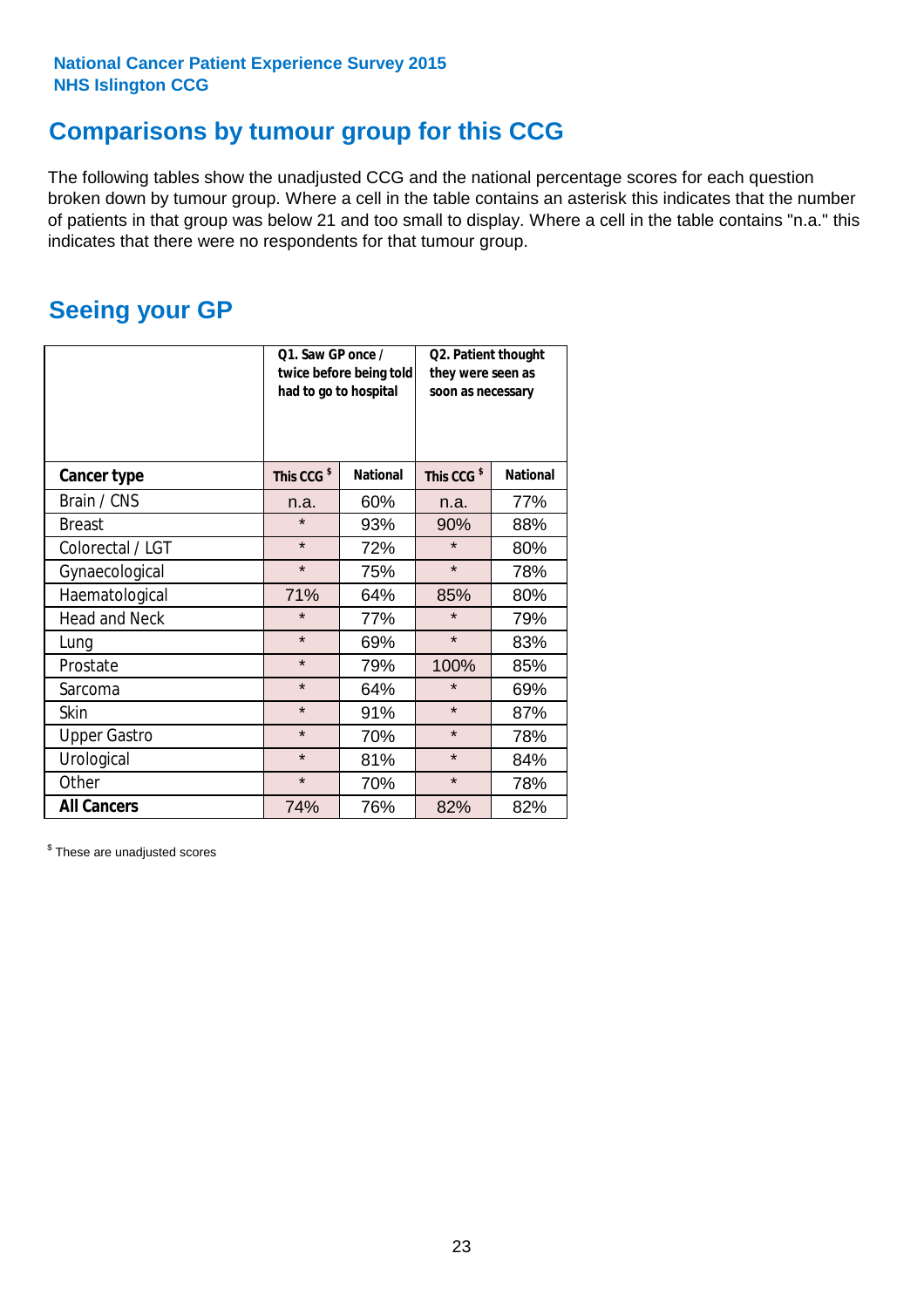## **Diagnostic tests**

|                      | be done was about<br>right | Q6. The length of time<br>waiting for the test to | Q7. Given complete<br>explanation of test<br>results in<br>understandable way |                 |  |
|----------------------|----------------------------|---------------------------------------------------|-------------------------------------------------------------------------------|-----------------|--|
| <b>Cancer type</b>   | This CCG <sup>\$</sup>     | <b>National</b>                                   | This CCG <sup>\$</sup>                                                        | <b>National</b> |  |
| Brain / CNS          | n.a.                       | 87%                                               | n.a.                                                                          | 69%             |  |
| <b>Breast</b>        | 88%                        | 90%                                               | 85%                                                                           | 82%             |  |
| Colorectal / LGT     | $\star$                    | 86%                                               | $\star$                                                                       | 81%             |  |
| Gynaecological       | $\star$                    | 84%                                               | $\star$                                                                       | 76%             |  |
| Haematological       | 89%                        | 87%                                               | 86%                                                                           | 76%             |  |
| <b>Head and Neck</b> | $\star$                    | 84%                                               | $\star$                                                                       | 77%             |  |
| Lung                 | $\star$                    | 87%                                               | $\star$                                                                       | 78%             |  |
| Prostate             | 95%                        | 85%                                               | 95%                                                                           | 79%             |  |
| Sarcoma              | $\star$                    | 81%                                               | $\star$                                                                       | 77%             |  |
| <b>Skin</b>          | $\star$                    | 89%                                               | $\star$                                                                       | 85%             |  |
| <b>Upper Gastro</b>  | $\star$                    | 83%                                               | $\star$                                                                       | 77%             |  |
| Urological           | $\star$                    | 85%                                               | $\star$                                                                       | 78%             |  |
| Other                | $\star$                    | 85%                                               | $\star$                                                                       | 76%             |  |
| <b>All Cancers</b>   | 88%                        | 87%                                               | 79%                                                                           | 79%             |  |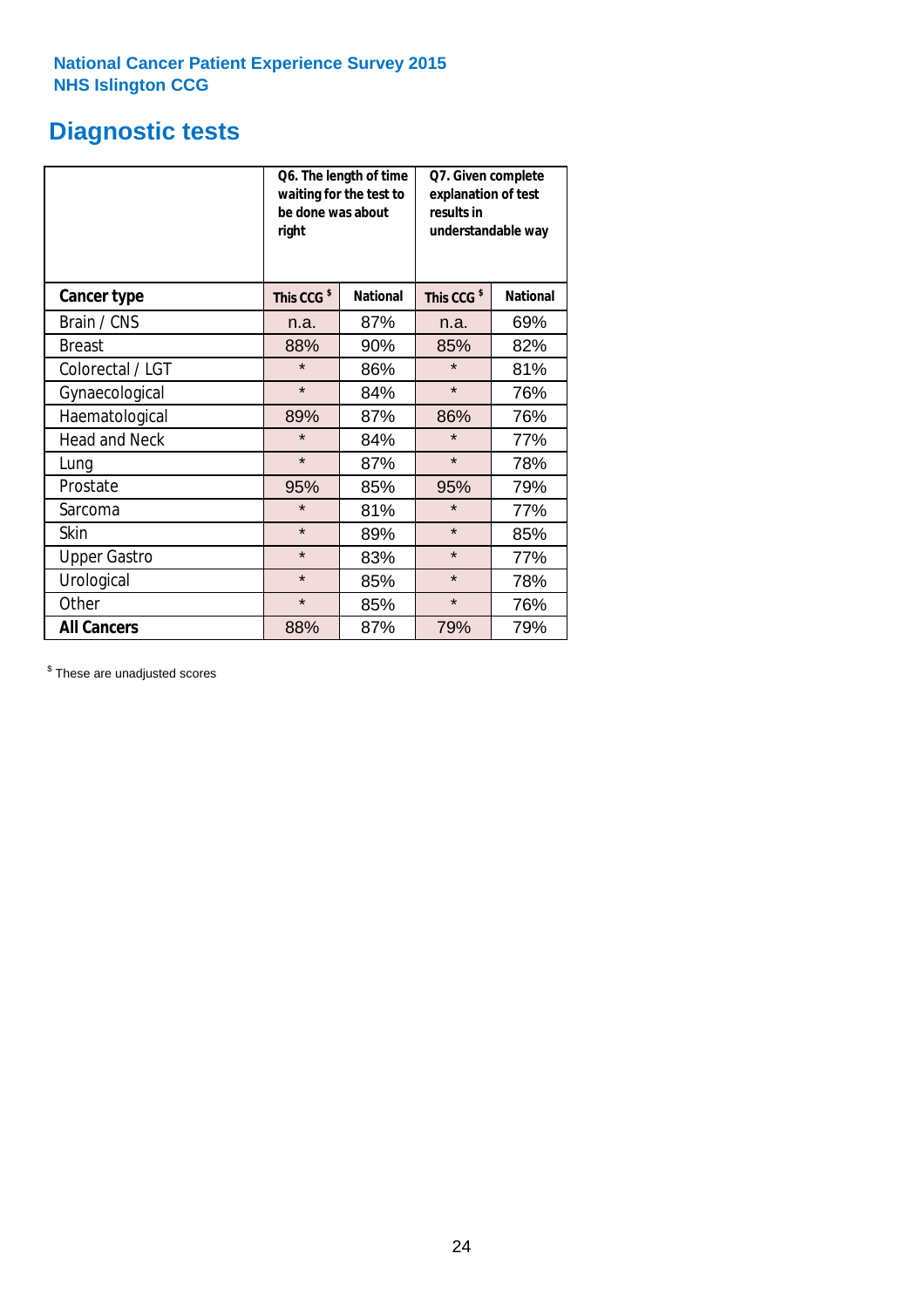## **Finding out what was wrong with you**

|                      | Q8. Patient told they<br>could bring a family<br>member or friend<br>when first told they<br>had cancer |                 | Q9. Patient felt they<br>were told sensitively<br>that they had cancer |                 | Q10. Patient<br>completely understood<br>the explanation of<br>what was wrong |                 | Q11. Patient given<br>easy to understand<br>written information<br>about the type of<br>cancer they had |                 |
|----------------------|---------------------------------------------------------------------------------------------------------|-----------------|------------------------------------------------------------------------|-----------------|-------------------------------------------------------------------------------|-----------------|---------------------------------------------------------------------------------------------------------|-----------------|
| Cancer type          | This CCG <sup>\$</sup>                                                                                  | <b>National</b> | This CCG <sup>\$</sup>                                                 | <b>National</b> | This CCG <sup>\$</sup>                                                        | <b>National</b> | This CCG <sup>\$</sup>                                                                                  | <b>National</b> |
| Brain / CNS          | n.a.                                                                                                    | 85%             | n.a.                                                                   | 79%             | n.a.                                                                          | 60%             | n.a.                                                                                                    | 62%             |
| <b>Breast</b>        | 96%                                                                                                     | 83%             | 97%                                                                    | 88%             | 93%                                                                           | 78%             | 85%                                                                                                     | 76%             |
| Colorectal / LGT     | $\star$                                                                                                 | 83%             | 68%                                                                    | 85%             | 64%                                                                           | 79%             | $\star$                                                                                                 | 71%             |
| Gynaecological       | $\star$                                                                                                 | 75%             | $\star$                                                                | 83%             | $\star$                                                                       | 73%             | $\star$                                                                                                 | 69%             |
| Haematological       | 83%                                                                                                     | 75%             | 90%                                                                    | 83%             | 71%                                                                           | 60%             | 82%                                                                                                     | 74%             |
| <b>Head and Neck</b> | $\star$                                                                                                 | 73%             | $\star$                                                                | 85%             | $\star$                                                                       | 75%             | $\star$                                                                                                 | 61%             |
| Lung                 | $\star$                                                                                                 | 80%             | $\star$                                                                | 83%             | $\star$                                                                       | 75%             | $\star$                                                                                                 | 66%             |
| Prostate             | $\star$                                                                                                 | 80%             | 91%                                                                    | 84%             | 82%                                                                           | 78%             | 82%                                                                                                     | 80%             |
| Sarcoma              | $\star$                                                                                                 | 77%             | $\star$                                                                | 82%             | $\star$                                                                       | 63%             | $\star$                                                                                                 | 61%             |
| Skin                 | $\star$                                                                                                 | 71%             | $\star$                                                                | 90%             | $\star$                                                                       | 83%             | $\star$                                                                                                 | 84%             |
| <b>Upper Gastro</b>  | $\star$                                                                                                 | 79%             | $\star$                                                                | 79%             | $\star$                                                                       | 72%             | $\star$                                                                                                 | 64%             |
| Urological           | $\star$                                                                                                 | 74%             | $\star$                                                                | 82%             | $\star$                                                                       | 76%             | $\star$                                                                                                 | 71%             |
| Other                | $\star$                                                                                                 | 77%             | $\star$                                                                | 82%             | $\star$                                                                       | 72%             | $\star$                                                                                                 | 61%             |
| <b>All Cancers</b>   | 87%                                                                                                     | 79%             | 87%                                                                    | 84%             | 76%                                                                           | 73%             | 70%                                                                                                     | 72%             |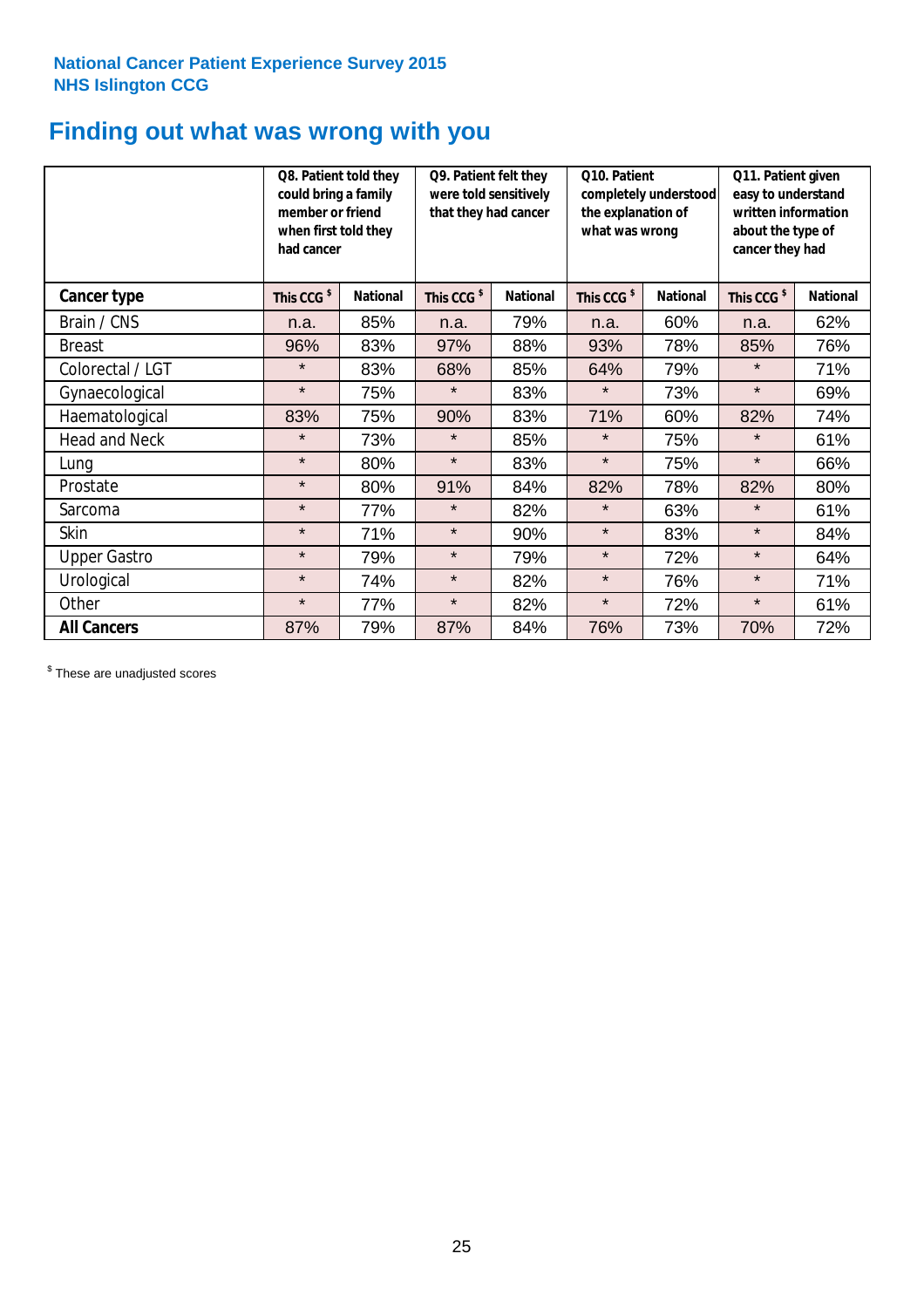## **Deciding the best treatment for you**

|                      | treatment options<br>were completely<br>explained | 012. Patient felt that | O13. Possible side<br>effects explained in an<br>understandable way |                 | Q14. Patient given<br>practical advice and<br>support in dealing with<br>side effects of<br>treatment |                 |  |
|----------------------|---------------------------------------------------|------------------------|---------------------------------------------------------------------|-----------------|-------------------------------------------------------------------------------------------------------|-----------------|--|
| <b>Cancer type</b>   | This CCG <sup>\$</sup>                            | <b>National</b>        | This CCG <sup>\$</sup>                                              | <b>National</b> | This CCG <sup>\$</sup>                                                                                | <b>National</b> |  |
| Brain / CNS          | n.a.                                              | 80%                    | n.a.                                                                | 71%             | n.a.                                                                                                  | 62%             |  |
| <b>Breast</b>        | 93%                                               | 84%                    | 83%                                                                 | 76%             | 86%                                                                                                   | 69%             |  |
| Colorectal / LGT     | $\star$                                           | 85%                    | 68%                                                                 | 75%             | 62%                                                                                                   | 68%             |  |
| Gynaecological       | $\star$                                           | 84%                    | $\star$                                                             | 76%             | $\star$                                                                                               | 68%             |  |
| Haematological       | 79%                                               | 81%                    | 74%                                                                 | 69%             | 80%                                                                                                   | 65%             |  |
| <b>Head and Neck</b> | $\star$                                           | 85%                    | $\star$                                                             | 72%             | $\star$                                                                                               | 67%             |  |
| Lung                 | $\star$                                           | 84%                    | $\star$                                                             | 74%             | $\star$                                                                                               | 69%             |  |
| Prostate             | 86%                                               | 80%                    | 77%                                                                 | 71%             | 62%                                                                                                   | 61%             |  |
| Sarcoma              | $\star$                                           | 82%                    | $\star$                                                             | 75%             | $\star$                                                                                               | 66%             |  |
| Skin                 | $\star$                                           | 88%                    | n.a.                                                                | 75%             | $\star$                                                                                               | 74%             |  |
| <b>Upper Gastro</b>  | $\star$                                           | 83%                    | $\star$                                                             | 72%             | $\star$                                                                                               | 66%             |  |
| Urological           | $\star$                                           | 80%                    | $\star$                                                             | 69%             | $\star$                                                                                               | 61%             |  |
| Other                | $\star$                                           | 80%                    | $\star$                                                             | 72%             | $\star$                                                                                               | 64%             |  |
| <b>All Cancers</b>   | 83%                                               | 83%                    | 72%                                                                 | 73%             | 65%                                                                                                   | 66%             |  |

|                      | in the future          | Q15. Patient definitely<br>told about side effects<br>that could affect them | Q16. Patient definitely<br>involved in decisions<br>about care and<br>treatment |                 |  |
|----------------------|------------------------|------------------------------------------------------------------------------|---------------------------------------------------------------------------------|-----------------|--|
| <b>Cancer type</b>   | This CCG <sup>\$</sup> | <b>National</b>                                                              | This CCG <sup>\$</sup>                                                          | <b>National</b> |  |
| Brain / CNS          | $\star$                | 56%                                                                          | $\star$                                                                         | 74%             |  |
| <b>Breast</b>        | 67%                    | 55%                                                                          | 82%                                                                             | 79%             |  |
| Colorectal / LGT     | $\star$                | 56%                                                                          | $\star$                                                                         | 79%             |  |
| Gynaecological       | $\star$<br>54%         |                                                                              | $\star$                                                                         | 76%             |  |
| Haematological       | 66%                    | 50%                                                                          | 76%                                                                             | 77%             |  |
| <b>Head and Neck</b> | $\star$                | 58%                                                                          | $\star$                                                                         | 76%             |  |
| Lung                 | $\star$                | 54%                                                                          | $\star$                                                                         | 78%             |  |
| Prostate             | 71%                    | 63%                                                                          | 81%                                                                             | 79%             |  |
| Sarcoma              | $\star$                | 54%                                                                          | $\star$                                                                         | 77%             |  |
| Skin                 | $\star$                | 66%                                                                          | $\star$                                                                         | 86%             |  |
| <b>Upper Gastro</b>  | $\star$                | 53%                                                                          | $\star$                                                                         | 77%             |  |
| Urological           | $\star$                | 52%                                                                          | $\star$                                                                         | 75%             |  |
| Other                | $\star$                | 51%                                                                          | $\star$                                                                         | 75%             |  |
| <b>All Cancers</b>   | 55%                    | 54%                                                                          | 74%                                                                             | 78%             |  |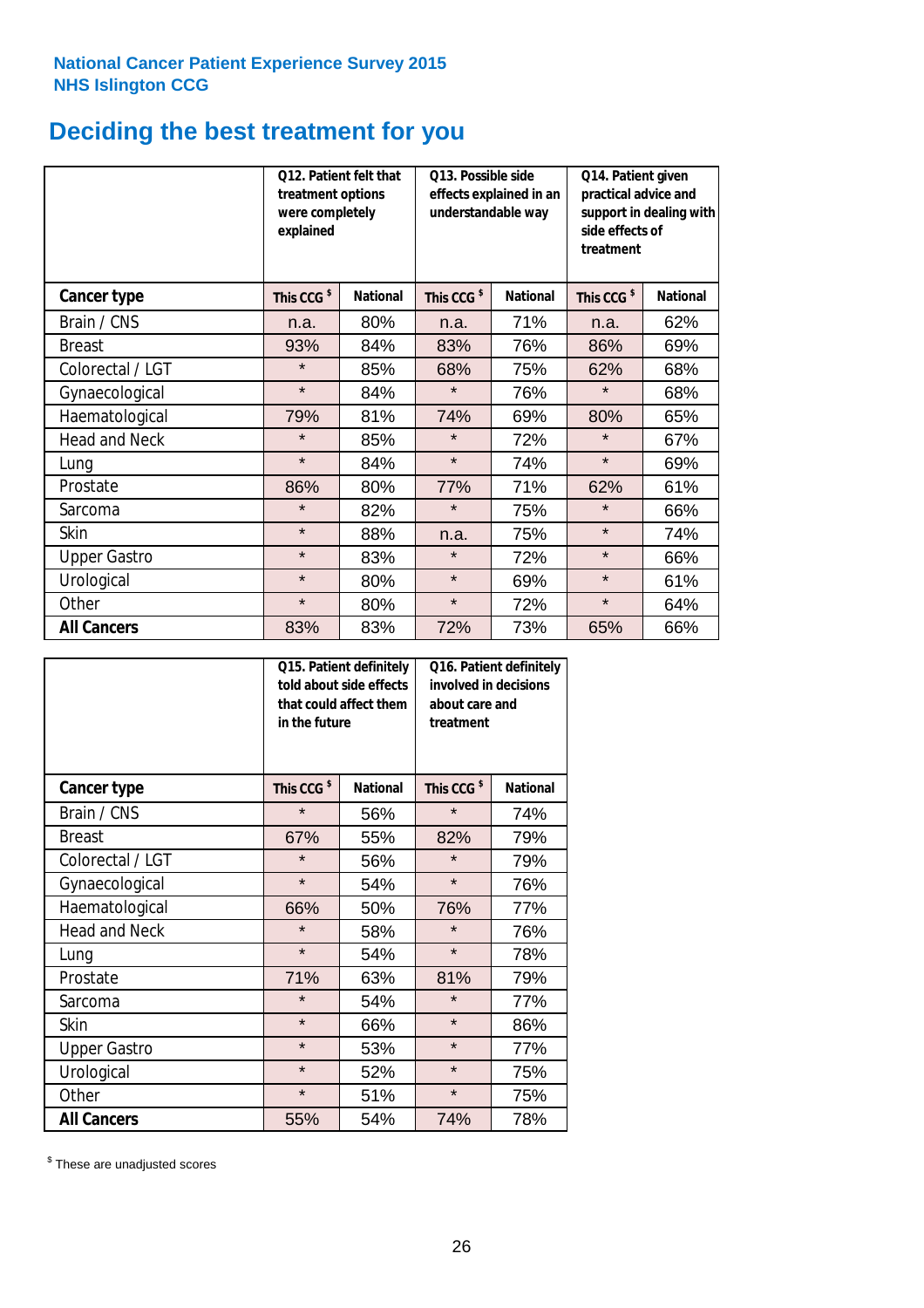## **Clinical Nurse Specialist**

|                      | would support them<br>through their<br>treatment | Q17. Patient given the<br>name of the CNS who | Q18. Patient found it<br>easy to contact their<br><b>CNS</b> |     | <b>Q19. Get</b><br>understandable<br>answers to important<br>questions all or most<br>of the time |                 |
|----------------------|--------------------------------------------------|-----------------------------------------------|--------------------------------------------------------------|-----|---------------------------------------------------------------------------------------------------|-----------------|
| <b>Cancer type</b>   | This CCG <sup>\$</sup>                           | <b>National</b>                               | This CCG <sup>\$</sup><br><b>National</b>                    |     | This CCG <sup>\$</sup>                                                                            | <b>National</b> |
| Brain / CNS          | $\star$                                          | 95%                                           | $\star$                                                      | 84% | $\star$                                                                                           | 85%             |
| <b>Breast</b>        | 97%                                              | 94%                                           | 76%                                                          | 85% | 92%                                                                                               | 88%             |
| Colorectal / LGT     | $\star$                                          | 91%                                           | $\star$                                                      | 88% | $\star$                                                                                           | 90%             |
| Gynaecological       | $\star$                                          | 93%                                           | $\star$                                                      | 86% | $\star$                                                                                           | 87%             |
| Haematological       | 95%                                              | 89%                                           | 92%                                                          | 89% | 88%                                                                                               | 90%             |
| <b>Head and Neck</b> | $\star$                                          | 88%                                           | $\star$                                                      | 86% | $\star$                                                                                           | 88%             |
| Lung                 | $\star$                                          | 93%                                           | $\star$                                                      | 89% | $\star$                                                                                           | 89%             |
| Prostate             | 95%                                              | 89%                                           | $\star$                                                      | 83% | $\star$                                                                                           | 88%             |
| Sarcoma              | $\star$                                          | 87%                                           | $\star$                                                      | 86% | $\star$                                                                                           | 88%             |
| Skin                 | $\star$                                          | 88%                                           | $\star$                                                      | 90% | $\star$                                                                                           | 92%             |
| <b>Upper Gastro</b>  | $\star$                                          | 92%                                           | $\star$                                                      | 87% | $\star$                                                                                           | 88%             |
| Urological           | $\star$                                          | 80%                                           | $\star$                                                      | 85% | $\star$                                                                                           | 88%             |
| Other                | $\star$                                          | 86%                                           | $\star$                                                      | 86% | $\star$                                                                                           | 87%             |
| <b>All Cancers</b>   | 92%                                              | 90%                                           | 82%                                                          | 87% | 85%                                                                                               | 88%             |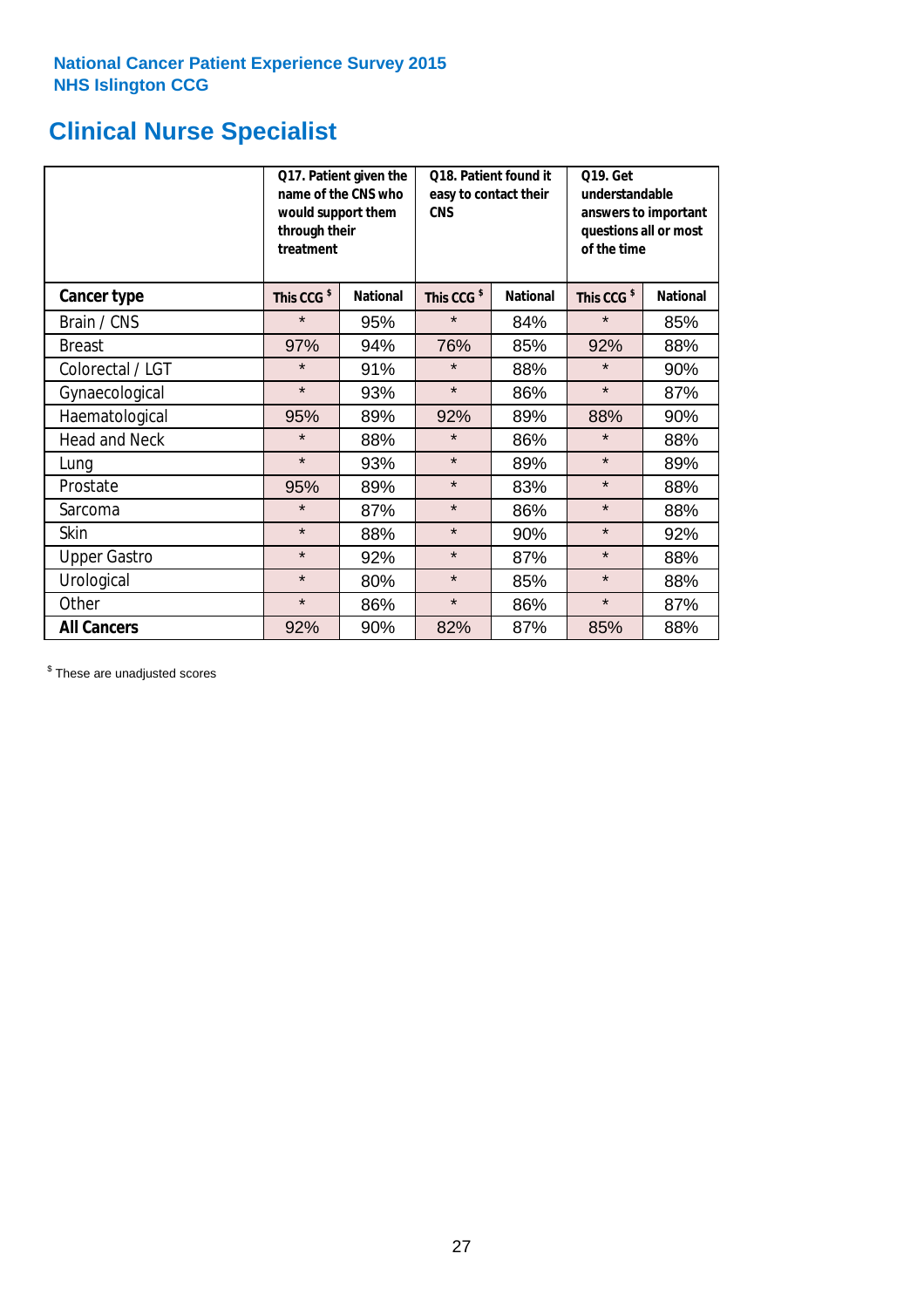## **Support for people with cancer**

|                      | Q20. Hospital staff<br>gave information<br>about support groups |                 | Q21. Hospital staff<br>gave information<br>about impact cancer<br>could have on day to<br>day activities |                 |                        | Q22. Hospital staff<br>gave information on<br>getting financial help |                        | Q23. Hospital staff told<br>patient they could get<br>free prescriptions |  |
|----------------------|-----------------------------------------------------------------|-----------------|----------------------------------------------------------------------------------------------------------|-----------------|------------------------|----------------------------------------------------------------------|------------------------|--------------------------------------------------------------------------|--|
| Cancer type          | This CCG <sup>\$</sup>                                          | <b>National</b> | This CCG <sup>\$</sup>                                                                                   | <b>National</b> | This CCG <sup>\$</sup> | <b>National</b>                                                      | This CCG <sup>\$</sup> | <b>National</b>                                                          |  |
| Brain / CNS          | $\star$                                                         | 85%             | $\star$                                                                                                  | 80%             | $\star$                | 72%                                                                  | $\star$                | 79%                                                                      |  |
| <b>Breast</b>        | 100%                                                            | 88%             | 96%                                                                                                      | 85%             | $\star$                | 60%                                                                  | 90%                    | 80%                                                                      |  |
| Colorectal / LGT     | $\star$                                                         | 82%             | $\star$                                                                                                  | 82%             | $\star$                | 52%                                                                  | $\star$                | 83%                                                                      |  |
| Gynaecological       | $\star$                                                         | 83%             | $\star$                                                                                                  | 81%             | $\star$                | 58%                                                                  | $\star$                | 76%                                                                      |  |
| Haematological       | 100%                                                            | 82%             | 97%                                                                                                      | 82%             | 78%                    | 56%                                                                  | 100%                   | 86%                                                                      |  |
| <b>Head and Neck</b> | $\star$                                                         | 83%             | $\star$                                                                                                  | 80%             | $\star$                | 55%                                                                  | $\star$                | 80%                                                                      |  |
| Lung                 | $\star$                                                         | 82%             | $\star$                                                                                                  | 80%             | $\star$                | 68%                                                                  | $\star$                | 85%                                                                      |  |
| Prostate             | $\star$                                                         | 85%             | $\star$                                                                                                  | 81%             | $\star$                | 41%                                                                  | $\star$                | 76%                                                                      |  |
| Sarcoma              | $\star$                                                         | 82%             | $\star$                                                                                                  | 80%             | $\star$                | 57%                                                                  | $\star$                | 75%                                                                      |  |
| Skin                 | $\star$                                                         | 85%             | n.a.                                                                                                     | 85%             | $\star$                | 51%                                                                  | $\star$                | 65%                                                                      |  |
| <b>Upper Gastro</b>  | $\star$                                                         | 82%             | $\star$                                                                                                  | 78%             | $\star$                | 57%                                                                  | $\star$                | 83%                                                                      |  |
| Urological           | $\star$                                                         | 71%             | $\star$                                                                                                  | 70%             | $\star$                | 33%                                                                  | $\star$                | 69%                                                                      |  |
| Other                | $\star$                                                         | 80%             | $\star$                                                                                                  | 77%             | $\star$                | 53%                                                                  | $\star$                | 79%                                                                      |  |
| <b>All Cancers</b>   | 87%                                                             | 83%             | 79%                                                                                                      | 81%             | 59%                    | 55%                                                                  | 85%                    | 80%                                                                      |  |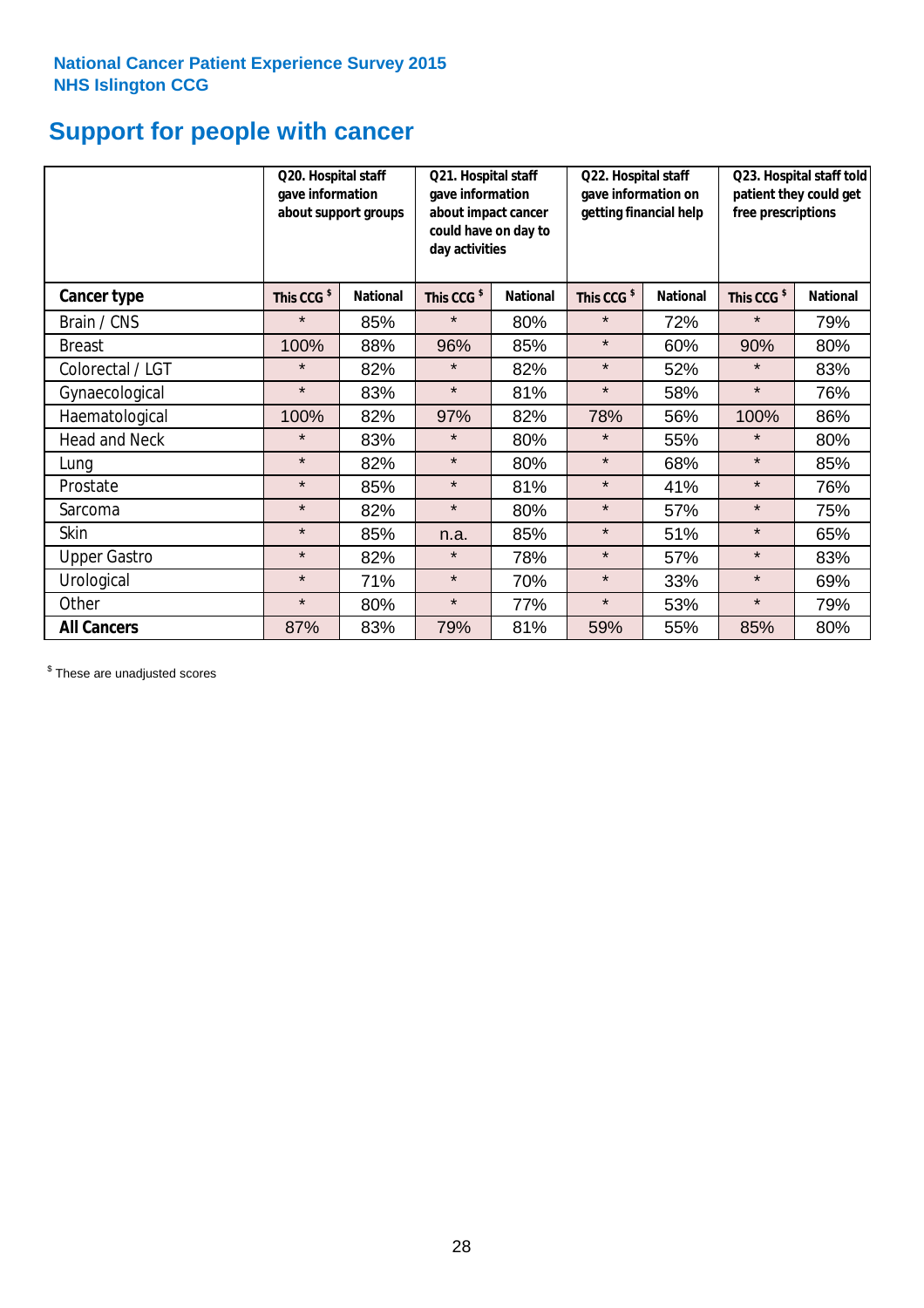## **Operations**

|                      | Q26. Staff explained<br>how operation had<br>gone in<br>understandable way |                 |  |  |  |
|----------------------|----------------------------------------------------------------------------|-----------------|--|--|--|
| <b>Cancer type</b>   | This CCG <sup>\$</sup>                                                     | <b>National</b> |  |  |  |
| Brain / CNS          | $\star$                                                                    | 75%             |  |  |  |
| <b>Breast</b>        | 87%                                                                        | 77%             |  |  |  |
| Colorectal / LGT     | $\star$                                                                    | 81%             |  |  |  |
| Gynaecological       | $\star$                                                                    | 79%             |  |  |  |
| Haematological       | $\star$<br>75%                                                             |                 |  |  |  |
| <b>Head and Neck</b> | $\star$                                                                    | 77%             |  |  |  |
| Lung                 | $\star$                                                                    | 76%             |  |  |  |
| Prostate             | $\star$                                                                    | 76%             |  |  |  |
| Sarcoma              | $\star$                                                                    | 80%             |  |  |  |
| Skin                 | $\star$                                                                    | 84%             |  |  |  |
| <b>Upper Gastro</b>  | $\star$                                                                    | 81%             |  |  |  |
| Urological           | $\star$                                                                    | 74%             |  |  |  |
| Other                | $\star$<br>78%                                                             |                 |  |  |  |
| <b>All Cancers</b>   | 78%<br>80%                                                                 |                 |  |  |  |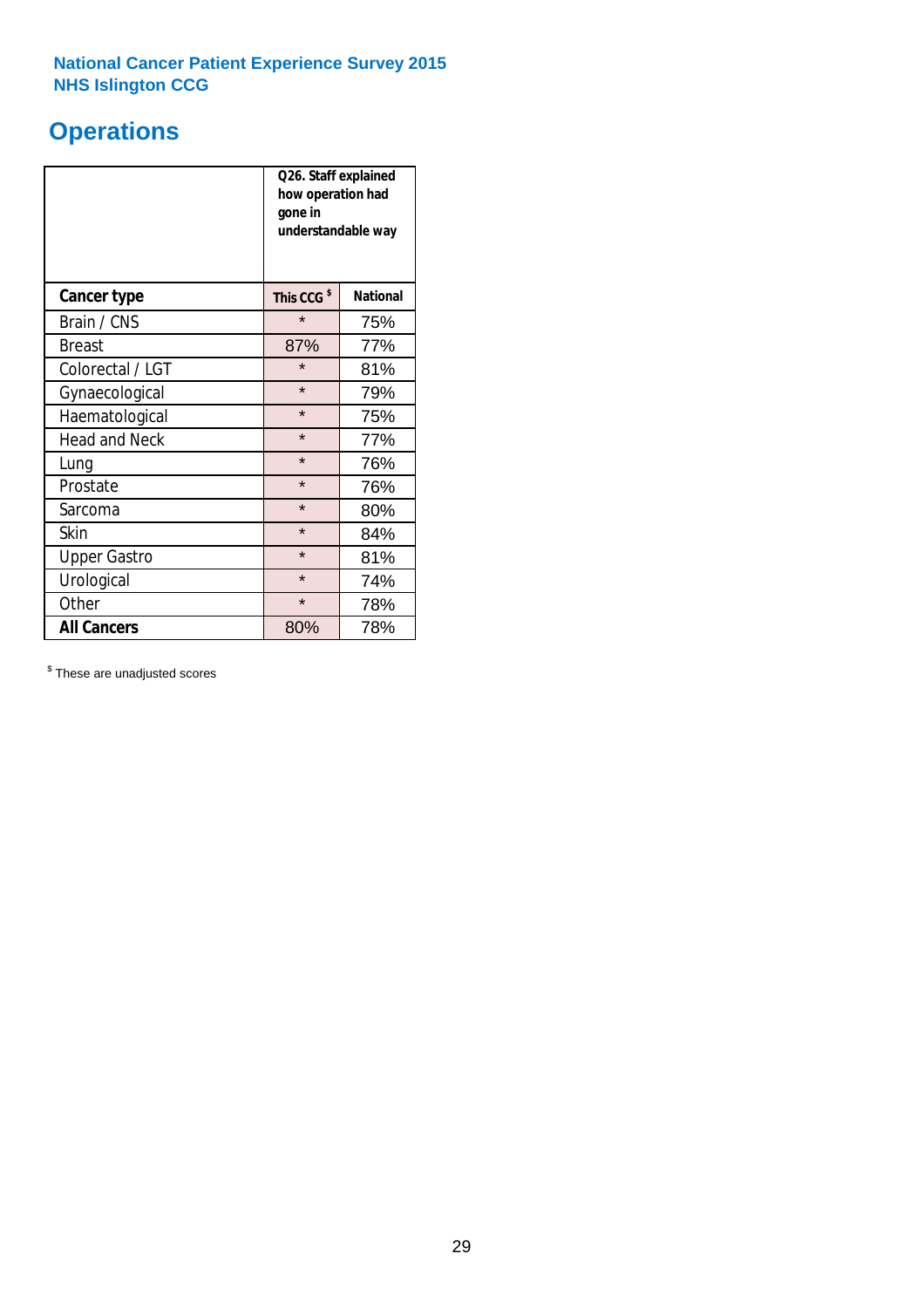## **Hospital care as an inpatient (Part 1 of 2)**

|                      | or nurses did not talk<br>they were not there | Q28. Groups of doctors<br>Q29. Patient had<br>confidence and trust in<br>in front of patient as if<br>all doctors treating<br>them |                        | Q30. Patient's family<br>or someone close<br>definitely had<br>opportunity to talk to<br>doctor |                        | Q31. Patient had<br>confidence and trust in I<br>all ward nurses |                        |                 |
|----------------------|-----------------------------------------------|------------------------------------------------------------------------------------------------------------------------------------|------------------------|-------------------------------------------------------------------------------------------------|------------------------|------------------------------------------------------------------|------------------------|-----------------|
| Cancer type          | This CCG <sup>\$</sup>                        | <b>National</b>                                                                                                                    | This CCG <sup>\$</sup> | <b>National</b>                                                                                 | This CCG <sup>\$</sup> | <b>National</b>                                                  | This CCG <sup>\$</sup> | <b>National</b> |
| Brain / CNS          | $\star$                                       | 68%                                                                                                                                | $\star$                | 78%                                                                                             | $\star$                | 65%                                                              | $\star$                | 67%             |
| <b>Breast</b>        | $\star$                                       | 89%                                                                                                                                | $\star$                | 86%                                                                                             | $\star$                | 73%                                                              | $\star$                | 74%             |
| Colorectal / LGT     | $\star$                                       | 75%                                                                                                                                | $\star$                | 85%                                                                                             | $\star$                | 72%                                                              | $\star$                | 68%             |
| Gynaecological       | $\star$                                       | 84%                                                                                                                                | $\star$                | 86%                                                                                             | $\star$                | 71%                                                              | $\star$                | 69%             |
| Haematological       | $\star$                                       | 80%                                                                                                                                | $\star$                | 81%                                                                                             | $\star$                | 75%                                                              | $\star$                | 73%             |
| <b>Head and Neck</b> | $\star$                                       | 79%                                                                                                                                | $\star$                | 85%                                                                                             | $\star$                | 73%                                                              | $\star$                | 72%             |
| Lung                 | $\star$                                       | 75%                                                                                                                                | $\star$                | 82%                                                                                             | $\star$                | 71%                                                              | $\star$                | 73%             |
| Prostate             | $\star$                                       | 84%                                                                                                                                | $\star$                | 87%                                                                                             | $\star$                | 72%                                                              | $\star$                | 75%             |
| Sarcoma              | $\star$                                       | 82%                                                                                                                                | $\star$                | 85%                                                                                             | $\star$                | 75%                                                              | $\star$                | 70%             |
| Skin                 | n.a.                                          | 85%                                                                                                                                | n.a.                   | 90%                                                                                             | n.a.                   | 79%                                                              | n.a.                   | 84%             |
| <b>Upper Gastro</b>  | $\star$                                       | 75%                                                                                                                                | $\star$                | 83%                                                                                             | $\star$                | 72%                                                              | $\star$                | 70%             |
| Urological           | $\star$                                       | 80%                                                                                                                                | $\star$                | 84%                                                                                             | $\star$                | 67%                                                              | $\star$                | 75%             |
| Other                | $\star$                                       | 79%                                                                                                                                | $\star$                | 79%                                                                                             | $\star$                | 70%                                                              | $\star$                | 69%             |
| <b>All Cancers</b>   | 68%                                           | 81%                                                                                                                                | 81%                    | 84%                                                                                             | 69%                    | 72%                                                              | 72%                    | 72%             |

|                      | on duty                | Q32. Always / nearly<br>always enough nurses<br>called by |                        | Q33. All staff asked<br>patient what name<br>they preferred to be | Q34. Always given<br>enough privacy when<br>discussing condition or<br>treatment |                 | Q35. Patient was able<br>to discuss worries or<br>fears with staff during<br>visit |                 |
|----------------------|------------------------|-----------------------------------------------------------|------------------------|-------------------------------------------------------------------|----------------------------------------------------------------------------------|-----------------|------------------------------------------------------------------------------------|-----------------|
| <b>Cancer type</b>   | This CCG <sup>\$</sup> | <b>National</b>                                           | This CCG <sup>\$</sup> | <b>National</b>                                                   | This CCG <sup>\$</sup>                                                           | <b>National</b> | This CCG <sup>\$</sup>                                                             | <b>National</b> |
| Brain / CNS          | $\star$                | 64%                                                       | $\star$                | 69%                                                               | $\star$                                                                          | 80%             | $\star$                                                                            | 44%             |
| <b>Breast</b>        | $\star$                | 69%                                                       | $\star$                | 60%                                                               | $\star$                                                                          | 86%             | $\star$                                                                            | 53%             |
| Colorectal / LGT     | $\star$                | 61%                                                       | $\star$                | 70%                                                               | $\star$                                                                          | 84%             | $\star$                                                                            | 54%             |
| Gynaecological       | $\star$                | 65%                                                       | $\star$                | 63%                                                               | $\star$                                                                          | 82%             | $\star$                                                                            | 50%             |
| Haematological       | $\star$                | 63%                                                       | $\star$                | 67%                                                               | $\star$                                                                          | 86%             | $\star$                                                                            | 55%             |
| <b>Head and Neck</b> | $\star$                | 67%                                                       | $\star$                | 66%                                                               | $\star$                                                                          | 85%             | $\star$                                                                            | 50%             |
| Lung                 | $\star$                | 68%                                                       | $\star$                | 71%                                                               | $\star$                                                                          | 84%             | $\star$                                                                            | 49%             |
| Prostate             | $\star$                | 71%                                                       | $\star$                | 67%                                                               | $\star$                                                                          | 87%             | $\star$                                                                            | 52%             |
| Sarcoma              | $\star$                | 68%                                                       | $\star$                | 71%                                                               | $\star$                                                                          | 87%             | $\star$                                                                            | 52%             |
| Skin                 | n.a.                   | 81%                                                       | n.a.                   | 67%                                                               | n.a.                                                                             | 89%             | n.a.                                                                               | 61%             |
| <b>Upper Gastro</b>  | $\star$                | 62%                                                       | $\star$                | 75%                                                               | $\star$                                                                          | 83%             | $\star$                                                                            | 53%             |
| Urological           | $\star$                | 68%                                                       | $\star$                | 71%                                                               | $\star$                                                                          | 84%             | $\star$                                                                            | 46%             |
| Other                | $\star$                | 62%                                                       | $\star$                | 66%                                                               | $\star$                                                                          | 82%             | $\star$                                                                            | 48%             |
| <b>All Cancers</b>   | 60%                    | 66%                                                       | 63%                    | 67%                                                               | 76%                                                                              | 85%             | 54%                                                                                | 52%             |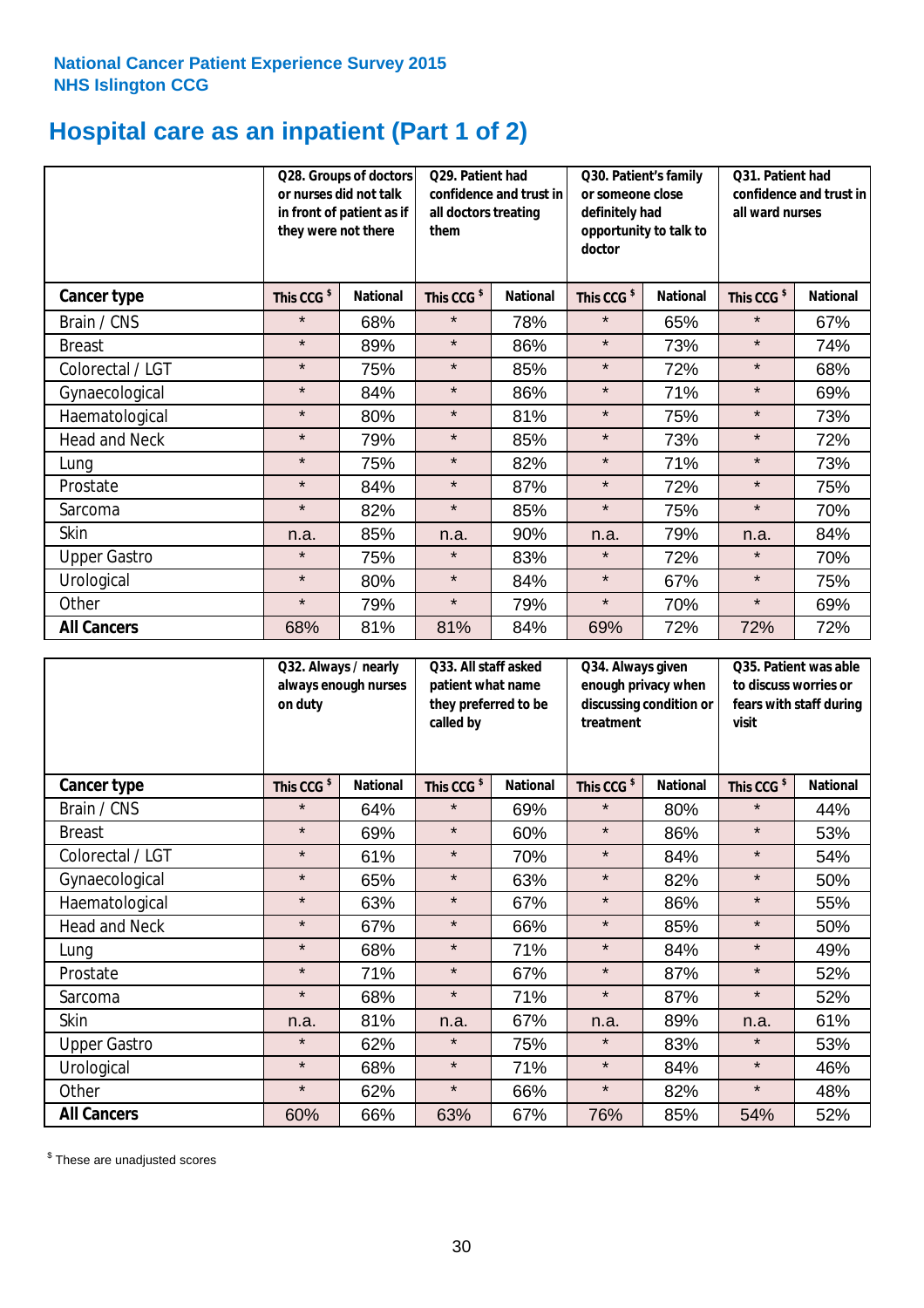## **Hospital care as an inpatient (Part 2 of 2)**

|                      | Q36. Hospital staff<br>definitely did<br>everything to help<br>control pain |                 | Q37. Always treated<br>with respect and<br>dignity by staff |                 | Q38. Given clear<br>written information<br>about what should /<br>should not do post<br>discharge |                 | Q39. Staff told patient<br>who to contact if<br>worried post discharge |                 |  |
|----------------------|-----------------------------------------------------------------------------|-----------------|-------------------------------------------------------------|-----------------|---------------------------------------------------------------------------------------------------|-----------------|------------------------------------------------------------------------|-----------------|--|
| Cancer type          | This CCG <sup>\$</sup>                                                      | <b>National</b> | This CCG <sup>\$</sup>                                      | <b>National</b> | This CCG <sup>\$</sup>                                                                            | <b>National</b> | This CCG <sup>\$</sup>                                                 | <b>National</b> |  |
| Brain / CNS          | $\star$                                                                     | 82%             | $\star$                                                     | 84%             | $\star$                                                                                           | 79%             | $\star$                                                                | 91%             |  |
| <b>Breast</b>        | $\star$                                                                     | 86%             | $\star$                                                     | 88%             | $\star$                                                                                           | 90%             | $\star$                                                                | 95%             |  |
| Colorectal / LGT     | $\star$                                                                     | 84%             | $\star$                                                     | 86%             | $\star$                                                                                           | 83%             | $\star$                                                                | 94%             |  |
| Gynaecological       | $\star$                                                                     | 83%             | $\star$                                                     | 85%             | $\star$                                                                                           | 86%             | $\star$                                                                | 93%             |  |
| Haematological       | $\star$                                                                     | 84%             | $\star$                                                     | 89%             | $\star$                                                                                           | 79%             | $\star$                                                                | 95%             |  |
| <b>Head and Neck</b> | $\star$                                                                     | 84%             | $\star$                                                     | 88%             | $\star$                                                                                           | 86%             | $\star$                                                                | 92%             |  |
| Lung                 | $\star$                                                                     | 83%             | $\star$                                                     | 87%             | $\star$                                                                                           | 81%             | $\star$                                                                | 92%             |  |
| Prostate             | $\star$                                                                     | 85%             | $\star$                                                     | 91%             | $\star$                                                                                           | 87%             | $\star$                                                                | 94%             |  |
| Sarcoma              | $\star$                                                                     | 86%             | $\star$                                                     | 91%             | $\star$                                                                                           | 83%             | $\star$                                                                | 94%             |  |
| Skin                 | n.a.                                                                        | 88%             | n.a.                                                        | 93%             | n.a.                                                                                              | 91%             | n.a.                                                                   | 97%             |  |
| <b>Upper Gastro</b>  | $\star$                                                                     | 83%             | $\star$                                                     | 86%             | $\star$                                                                                           | 79%             | $\star$                                                                | 93%             |  |
| Urological           | $\star$                                                                     | 80%             | $\star$                                                     | 88%             | $\star$                                                                                           | 83%             | $\star$                                                                | 90%             |  |
| Other                | $\star$                                                                     | 82%             | $\star$                                                     | 85%             | $\star$                                                                                           | 80%             | $\star$                                                                | 92%             |  |
| <b>All Cancers</b>   | 74%                                                                         | 84%             | 81%                                                         | 87%             | 87%                                                                                               | 84%             | 91%                                                                    | 94%             |  |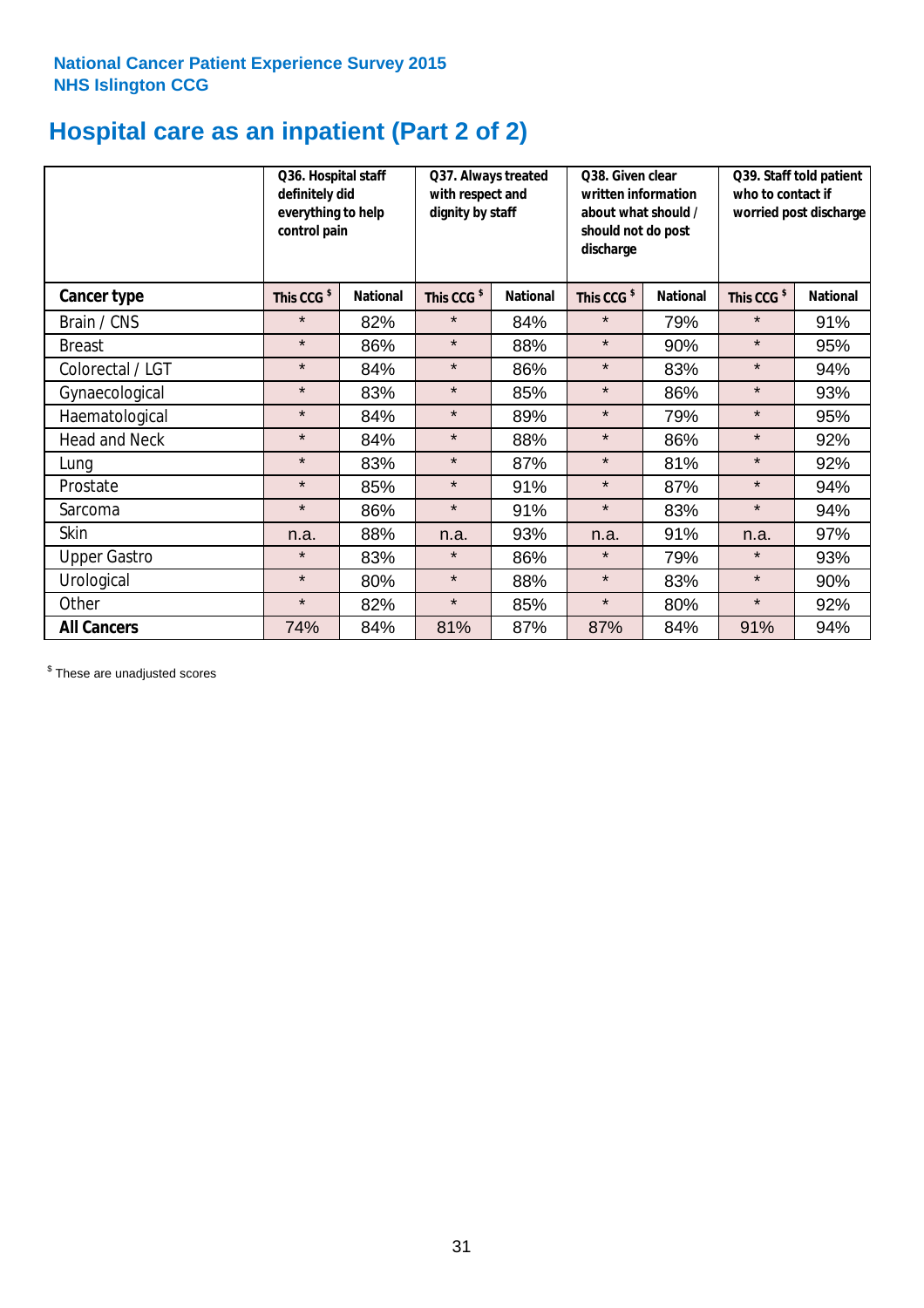## **Hospital care as a day patient / outpatient**

|                      | visit                  | Q42. Doctor had the<br>Q41. Patient was able<br>to discuss worries or<br>right notes and other<br>fears with staff during<br>documentation with<br>them |                        | Q44. Beforehand<br>patient had all<br>information needed<br>about radiotherapy<br>treatment |                        | Q45. Patient given<br>understandable<br>information about<br>whether radiotherapy<br>was working |                        |                 |
|----------------------|------------------------|---------------------------------------------------------------------------------------------------------------------------------------------------------|------------------------|---------------------------------------------------------------------------------------------|------------------------|--------------------------------------------------------------------------------------------------|------------------------|-----------------|
| Cancer type          | This CCG <sup>\$</sup> | <b>National</b>                                                                                                                                         | This CCG <sup>\$</sup> | <b>National</b>                                                                             | This CCG <sup>\$</sup> | <b>National</b>                                                                                  | This CCG <sup>\$</sup> | <b>National</b> |
| Brain / CNS          | $\star$                | 65%                                                                                                                                                     | n.a.                   | 94%                                                                                         | $\star$                | 85%                                                                                              | $\star$                | 52%             |
| <b>Breast</b>        | 77%                    | 70%                                                                                                                                                     | 100%                   | 95%                                                                                         | $\star$                | 87%                                                                                              | $\star$                | 60%             |
| Colorectal / LGT     | $\star$                | 73%                                                                                                                                                     | $\star$                | 95%                                                                                         | $\star$                | 85%                                                                                              | $\star$                | 55%             |
| Gynaecological       | $\star$                | 70%                                                                                                                                                     | $\star$                | 96%                                                                                         | n.a.                   | 85%                                                                                              | n.a.                   | 64%             |
| Haematological       | 81%                    | 74%                                                                                                                                                     | 94%                    | 97%                                                                                         | $\star$                | 82%                                                                                              | $\star$                | 64%             |
| <b>Head and Neck</b> | $\star$                | 69%                                                                                                                                                     | $\star$                | 95%                                                                                         | $\star$                | 86%                                                                                              | $\star$                | 60%             |
| Lung                 | $\star$                | 69%                                                                                                                                                     | $\star$                | 96%                                                                                         | $\star$                | 86%                                                                                              | $\star$                | 59%             |
| Prostate             | $\star$                | 69%                                                                                                                                                     | $\star$                | 95%                                                                                         | $\star$                | 88%                                                                                              | $\star$                | 61%             |
| Sarcoma              | $\star$                | 68%                                                                                                                                                     | $\star$                | 97%                                                                                         | $\star$                | 88%                                                                                              | $\star$                | 63%             |
| Skin                 | $\star$                | 73%                                                                                                                                                     | $\star$                | 96%                                                                                         | n.a.                   | 81%                                                                                              | n.a.                   | 63%             |
| <b>Upper Gastro</b>  | $\star$                | 68%                                                                                                                                                     | $\star$                | 95%                                                                                         | $\star$                | 85%                                                                                              | n.a.                   | 57%             |
| Urological           | $\star$                | 65%                                                                                                                                                     | $\star$                | 95%                                                                                         | n.a.                   | 81%                                                                                              | n.a.                   | 53%             |
| Other                | $\star$                | 67%                                                                                                                                                     | $\star$                | 95%                                                                                         | $\star$                | 83%                                                                                              | $\star$                | 59%             |
| <b>All Cancers</b>   | 67%                    | 70%                                                                                                                                                     | 97%                    | 96%                                                                                         | 90%                    | 86%                                                                                              | 82%                    | 60%             |

|                      | Q47. Beforehand<br>patient had all<br>information needed<br>about chemotherapy<br>treatment |                 | Q48. Patient given<br>understandable<br>information about<br>whether<br>chemotherapy was<br>working |                 |  |
|----------------------|---------------------------------------------------------------------------------------------|-----------------|-----------------------------------------------------------------------------------------------------|-----------------|--|
| <b>Cancer type</b>   | This CCG <sup>\$</sup>                                                                      | <b>National</b> | This CCG <sup>\$</sup>                                                                              | <b>National</b> |  |
| Brain / CNS          | $\star$                                                                                     | 82%             | $\star$                                                                                             | 57%             |  |
| <b>Breast</b>        | $\star$                                                                                     | 83%             | $\star$                                                                                             | 62%             |  |
| Colorectal / LGT     | $\star$                                                                                     | 86%             | $\star$                                                                                             | 65%             |  |
| Gynaecological       | $\star$                                                                                     | 86%             | $\star$                                                                                             | 68%             |  |
| Haematological       | 88%<br>85%                                                                                  |                 | 85%                                                                                                 | 75%             |  |
| <b>Head and Neck</b> | n.a.                                                                                        | 80%             | n.a.                                                                                                | 52%             |  |
| Lung                 | $\star$                                                                                     | 85%             | n.a.                                                                                                | 68%             |  |
| Prostate             | $\star$                                                                                     | 83%             | $\star$                                                                                             | 69%             |  |
| Sarcoma              | $\star$                                                                                     | 82%             | $\star$                                                                                             | 70%             |  |
| <b>Skin</b>          | n.a.                                                                                        | 92%             | n.a.                                                                                                | 80%             |  |
| <b>Upper Gastro</b>  | $\star$                                                                                     | 83%             | $\star$                                                                                             | 64%             |  |
| Urological           | $\star$                                                                                     | 83%             | $\star$                                                                                             | 66%             |  |
| Other                | $\star$                                                                                     | 85%             | $\star$                                                                                             | 70%             |  |
| <b>All Cancers</b>   | 84%                                                                                         | 84%             | 77%                                                                                                 | 68%             |  |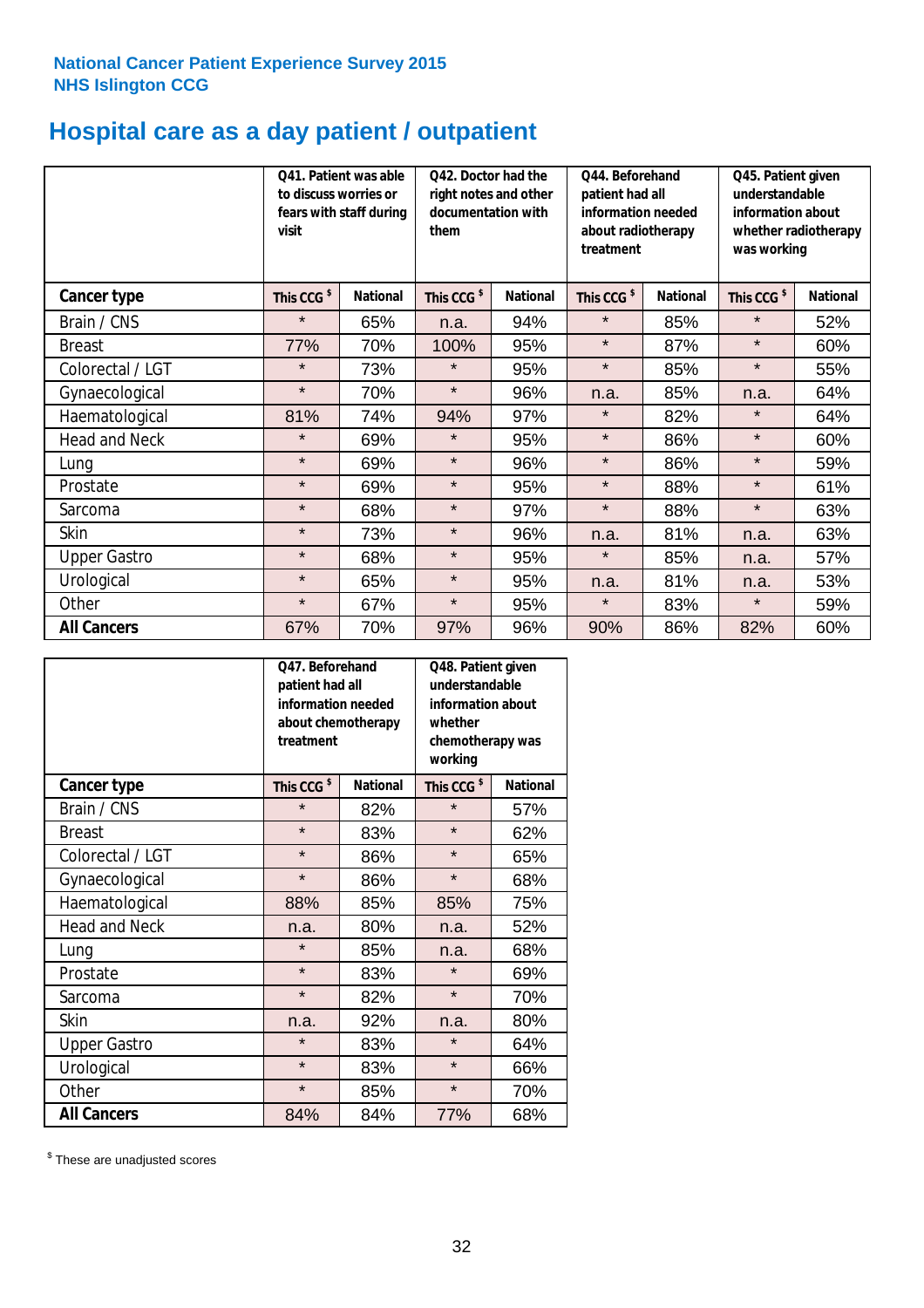## **Home care and support**

|                      | Q49. Hospital staff<br>gave family or | someone close all the<br>information needed to<br>help with care at home | Q50. Patient definitely<br>given enough support<br>from health or social<br>services during<br>treatment |                 | Q51. Patient definitely<br>given enough support<br>from health or social<br>services after<br>treatment |                 |
|----------------------|---------------------------------------|--------------------------------------------------------------------------|----------------------------------------------------------------------------------------------------------|-----------------|---------------------------------------------------------------------------------------------------------|-----------------|
| <b>Cancer type</b>   | This CCG <sup>\$</sup>                | <b>National</b>                                                          | This CCG <sup>\$</sup>                                                                                   | <b>National</b> | This CCG <sup>\$</sup>                                                                                  | <b>National</b> |
| Brain / CNS          | $\star$                               | 56%                                                                      | $\star$                                                                                                  | 44%             | $\star$                                                                                                 | 44%             |
| <b>Breast</b>        | 68%                                   | 57%                                                                      | $\star$                                                                                                  | 54%             | $\star$                                                                                                 | 40%             |
| Colorectal / LGT     | $\star$                               | 60%                                                                      | $\star$                                                                                                  | 62%             | $\star$                                                                                                 | 52%             |
| Gynaecological       | $\star$                               | 56%                                                                      | n.a.                                                                                                     | 52%             | n.a.                                                                                                    | 42%             |
| Haematological       | 64%                                   | 60%                                                                      | 52%                                                                                                      | 52%             | ¥                                                                                                       | 43%             |
| <b>Head and Neck</b> | $\star$                               | 59%                                                                      | $\star$                                                                                                  | 53%             | $\star$                                                                                                 | 50%             |
| Lung                 | $\star$                               | 57%                                                                      | $\star$                                                                                                  | 52%             | $\star$                                                                                                 | 42%             |
| Prostate             | $\star$                               | 55%                                                                      | $\star$                                                                                                  | 47%             | $\star$                                                                                                 | 43%             |
| Sarcoma              | $\star$                               | 59%                                                                      | $\star$                                                                                                  | 58%             | $\star$                                                                                                 | 53%             |
| Skin                 | $\star$                               | 67%                                                                      | $\star$                                                                                                  | 58%             | n.a.                                                                                                    | 61%             |
| <b>Upper Gastro</b>  | $\star$                               | 59%                                                                      | $\star$                                                                                                  | 54%             | $\star$                                                                                                 | 45%             |
| Urological           | $\star$                               | 55%                                                                      | $\star$                                                                                                  | 47%             | $\star$                                                                                                 | 44%             |
| Other                | $\star$                               | 54%                                                                      | $\star$                                                                                                  | 55%             | $\star$                                                                                                 | 48%             |
| <b>All Cancers</b>   | 56%                                   | 58%                                                                      | 44%                                                                                                      | 54%             | 36%                                                                                                     | 45%             |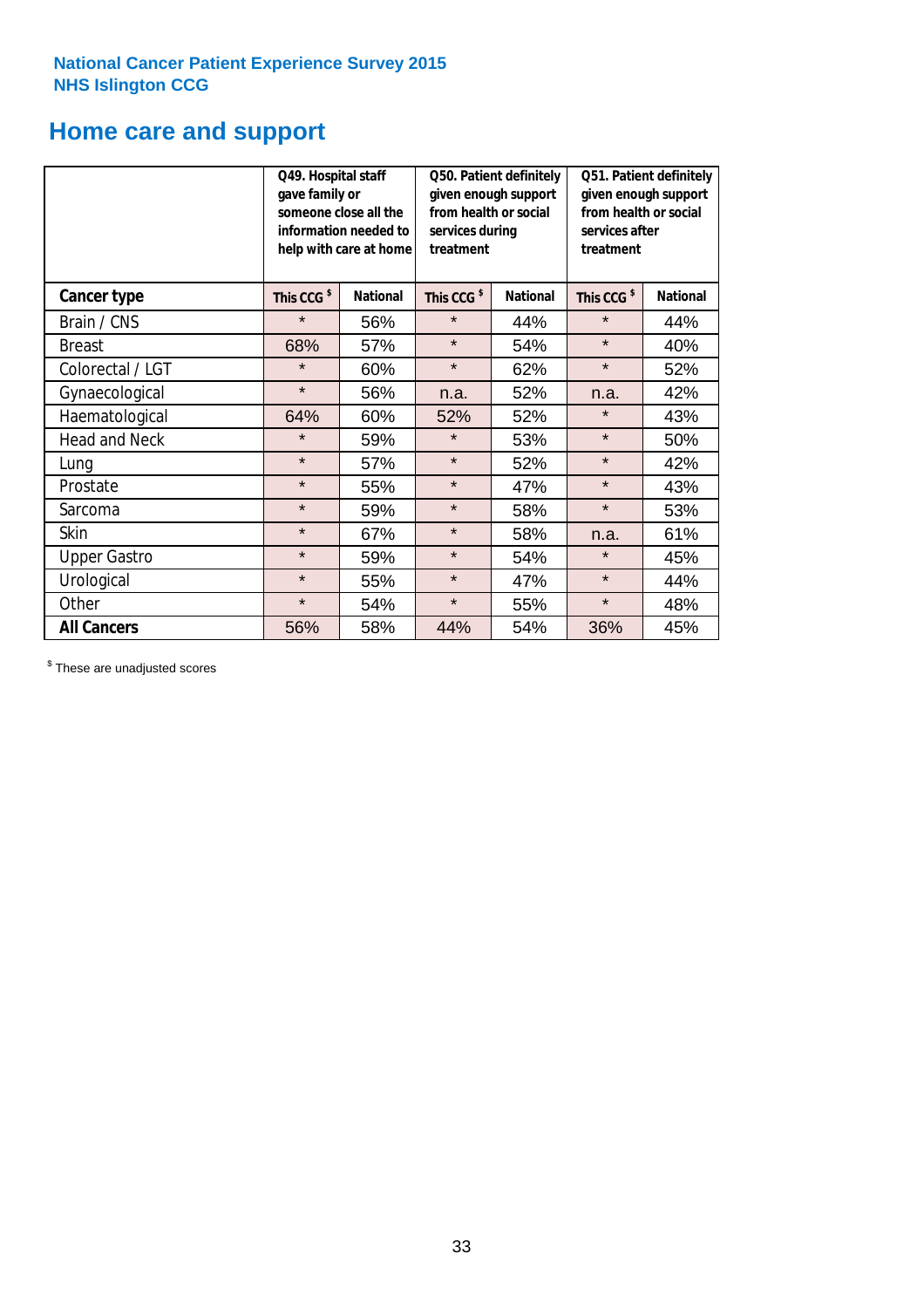## **Care from your general practice**

|                      | information about<br>treatment | Q52. GP given enough<br>patient's condition and | O53. Practice staff<br>definitely did<br>everything they could<br>to support patient |                 |  |
|----------------------|--------------------------------|-------------------------------------------------|--------------------------------------------------------------------------------------|-----------------|--|
| <b>Cancer type</b>   | This CCG <sup>\$</sup>         | <b>National</b>                                 | This CCG <sup>\$</sup>                                                               | <b>National</b> |  |
| Brain / CNS          | $\star$                        | 94%                                             | $\star$                                                                              | 59%             |  |
| <b>Breast</b>        | 96%                            | 96%                                             | 73%                                                                                  | 63%             |  |
| Colorectal / LGT     | $\star$                        | 95%                                             | $\star$                                                                              | 63%             |  |
| Gynaecological       | $\star$                        | 95%                                             | $\star$                                                                              | 59%             |  |
| Haematological       | 100%                           | 96%                                             | 59%                                                                                  | 61%             |  |
| <b>Head and Neck</b> | $\star$                        | 93%                                             | $\star$                                                                              | 60%             |  |
| Lung                 | $\star$                        | 95%                                             | $\star$                                                                              | 62%             |  |
| Prostate             | $\star$                        | 95%                                             | $\star$                                                                              | 67%             |  |
| Sarcoma              | $\star$                        | 97%                                             | $\star$                                                                              | 65%             |  |
| Skin                 | $\star$                        | 97%                                             | $\star$                                                                              | 71%             |  |
| <b>Upper Gastro</b>  | $\star$                        | 94%                                             | $\star$                                                                              | 62%             |  |
| Urological           | $\star$                        | 95%                                             | $\star$                                                                              | 64%             |  |
| Other                | $\star$                        | 95%                                             | $\star$                                                                              | 61%             |  |
| <b>All Cancers</b>   | 94%                            | 95%                                             | 57%                                                                                  | 63%             |  |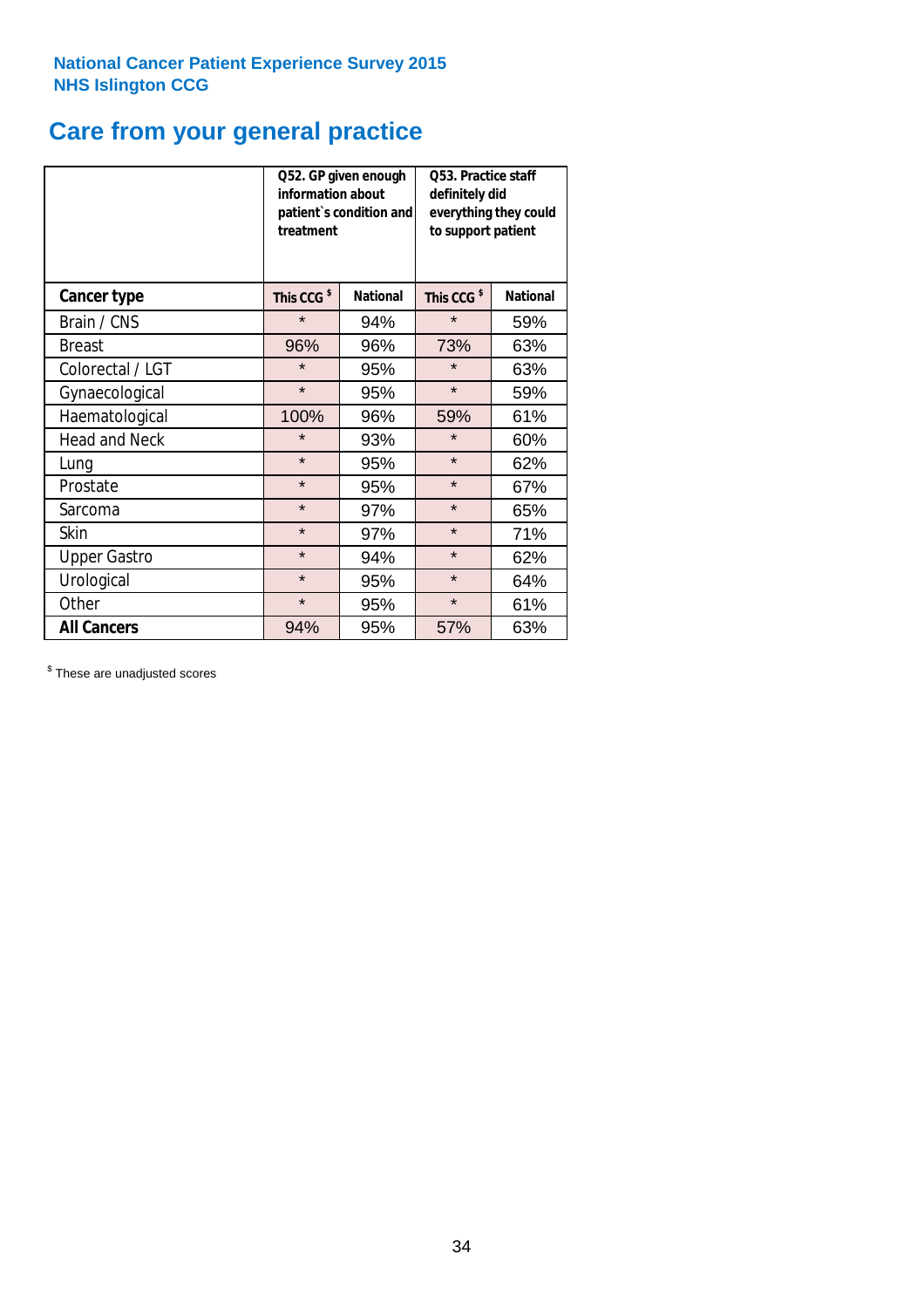## **Your overall NHS care**

|                      | together               | Q54. Hospital and<br>community staff<br>always worked well |                        | Q55. Patient given a | Q56. Overall the<br>administration of the<br>care was very good /<br>qood |                 | Q57. Length of time for<br>attending clinics and<br>appointments was<br>right |                 |
|----------------------|------------------------|------------------------------------------------------------|------------------------|----------------------|---------------------------------------------------------------------------|-----------------|-------------------------------------------------------------------------------|-----------------|
| <b>Cancer type</b>   | This CCG <sup>\$</sup> | <b>National</b>                                            | This CCG <sup>\$</sup> | <b>National</b>      | This CCG <sup>\$</sup>                                                    | <b>National</b> | This CCG <sup>\$</sup>                                                        | <b>National</b> |
| Brain / CNS          | $\star$                | 45%                                                        | $\star$                | 29%                  | $\star$                                                                   | 84%             | $\star$                                                                       | 60%             |
| <b>Breast</b>        | 59%                    | 60%                                                        | $\star$                | 35%                  | 97%                                                                       | 90%             | 52%                                                                           | 64%             |
| Colorectal / LGT     | $\star$                | 60%                                                        | $\star$                | 36%                  | 86%                                                                       | 88%             | 48%                                                                           | 68%             |
| Gynaecological       | $\star$                | 58%                                                        | $\star$                | 29%                  | $\star$                                                                   | 89%             | $\star$                                                                       | 66%             |
| Haematological       | 68%                    | 63%                                                        | 43%                    | 33%                  | 98%                                                                       | 92%             | 64%                                                                           | 62%             |
| <b>Head and Neck</b> | $\star$                | 58%                                                        | $\star$                | 34%                  | $\star$                                                                   | 89%             | $\star$                                                                       | 65%             |
| Lung                 | $\star$                | 63%                                                        | $\star$                | 32%                  | $\star$                                                                   | 89%             | $\star$                                                                       | 70%             |
| Prostate             | 57%                    | 63%                                                        | $\star$                | 36%                  | $\star$                                                                   | 87%             | $\star$                                                                       | 71%             |
| Sarcoma              | $\star$                | 60%                                                        | $\star$                | 31%                  | $\star$                                                                   | 90%             | $\star$                                                                       | 63%             |
| Skin                 | $\star$                | 69%                                                        | n.a.                   | 39%                  | $\star$                                                                   | 89%             | $\star$                                                                       | 73%             |
| <b>Upper Gastro</b>  | $\star$                | 58%                                                        | $\star$                | 36%                  | $\star$                                                                   | 88%             | $\star$                                                                       | 66%             |
| Urological           | $\star$                | 62%                                                        | $\star$                | 26%                  | $\star$                                                                   | 84%             | $\star$                                                                       | 73%             |
| Other                | $\star$                | 56%                                                        | $\star$                | 29%                  | $\star$                                                                   | 87%             | $\star$                                                                       | 61%             |
| <b>All Cancers</b>   | 59%                    | 61%                                                        | 40%                    | 33%                  | 93%                                                                       | 89%             | 58%                                                                           | 66%             |

|                      | Q58. Taking part in<br>cancer research | discussed with patient | Q59. Patient's average<br>rating of care scored<br>from very poor to very<br>good |                 |  |
|----------------------|----------------------------------------|------------------------|-----------------------------------------------------------------------------------|-----------------|--|
| <b>Cancer type</b>   | This CCG <sup>\$</sup>                 | <b>National</b>        | This CCG <sup>\$</sup>                                                            | <b>National</b> |  |
| Brain / CNS          | $\star$                                | 32%                    | $\star$                                                                           | 8.5             |  |
| <b>Breast</b>        | 41%                                    | 28%                    | 9.0                                                                               | 8.8             |  |
| Colorectal / LGT     | $\star$                                | 22%                    | $\star$                                                                           | 8.7             |  |
| Gynaecological       | $\star$                                | 27%                    | $\star$                                                                           | 8.7             |  |
| Haematological       | 44%                                    | 36%                    | 9.0                                                                               | 8.8             |  |
| <b>Head and Neck</b> | $\star$                                | 21%                    | $\star$                                                                           | 8.6             |  |
| Lung                 | $\star$                                | 34%                    | $\star$                                                                           | 8.6             |  |
| Prostate             | $\star$                                | 35%                    | 9.0                                                                               | 8.6             |  |
| Sarcoma              | $\star$                                | 29%                    | $\star$                                                                           | 8.7             |  |
| Skin                 | $\star$                                | 17%                    | $\star$                                                                           | 8.9             |  |
| <b>Upper Gastro</b>  | $\star$                                | 30%                    | $\star$                                                                           | 8.6             |  |
| Urological           | $\star$                                | 14%                    | $\star$                                                                           | 8.5             |  |
| Other                | $\star$                                | 31%                    | $\star$                                                                           | 8.6             |  |
| <b>All Cancers</b>   | 46%                                    | 28%                    | 8.7                                                                               | 8.7             |  |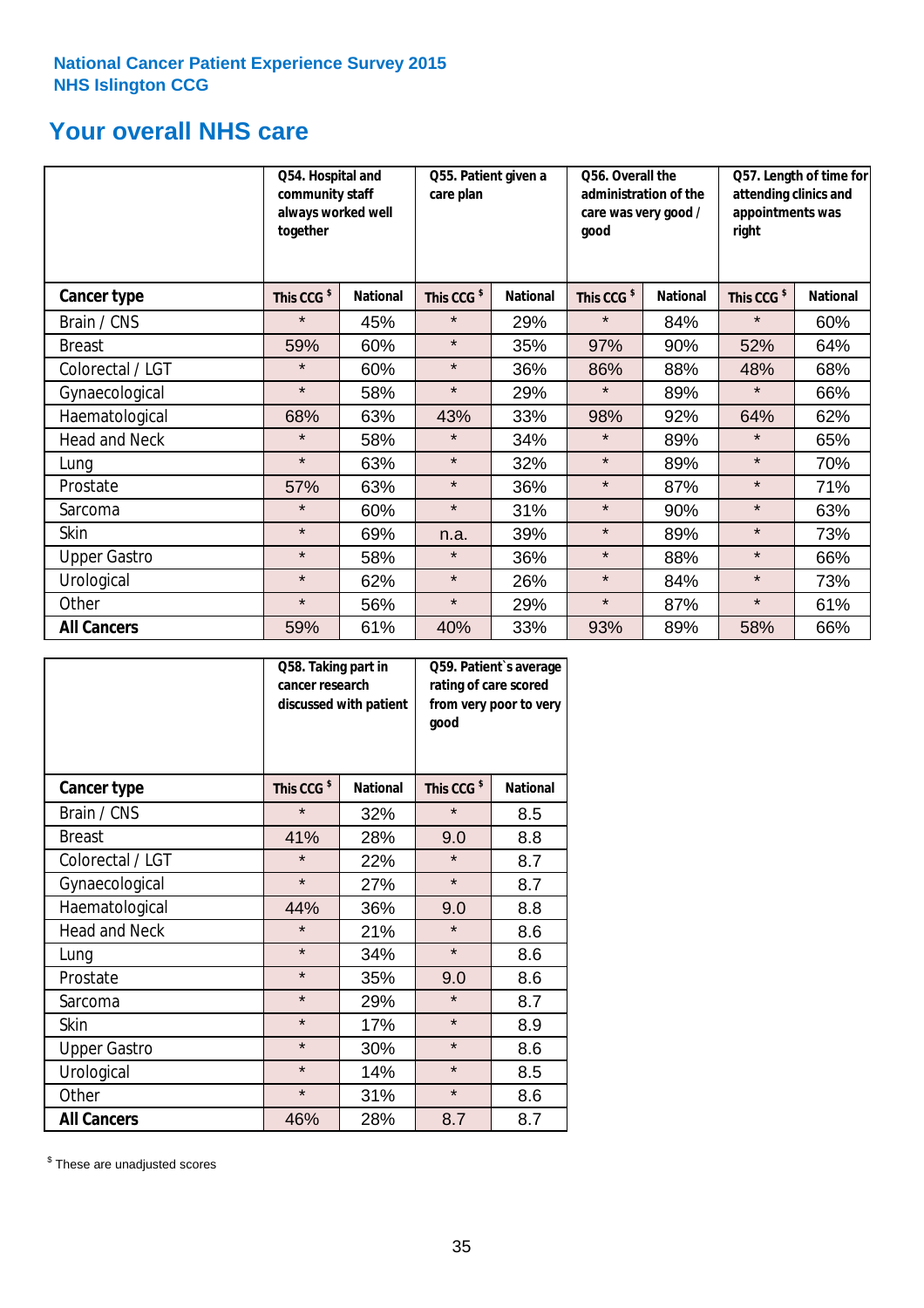## **Annex**

## **Methodology**

The sample for the survey included all adult (aged 16 and over) NHS patients, with a confirmed primary diagnosis of cancer, discharged from an NHS Trust after an inpatient episode or day case attendance for cancer related treatment in the months of April, May and June 2015.

The patients included in the sample had relevant cancer ICD10 codes (C00-99 excluding C44 and C84, and D05) in the first diagnosis field of their patient records, applied to their patient files by the relevant NHS Trust, and were alive at the point at which fieldwork commenced. Deceased checks were undertaken on up to three occasions during fieldwork, to ensure that questionnaires were not sent to patients who had died since their treatment.

Trust samples were checked rigorously for duplicates and patient lists were also de-duplicated nationally to ensure that patients did not receive multiple copies of questionnaires.

The fieldwork for the survey was undertaken between October 2015 and March 2016.

For the first time, the survey used a mixed mode methodology. Questionnaires were sent by post with two reminders where necesssary, but also included an option to complete online. A Freephone helpline was available for respondents to ask questions about the survey, to enable them to complete their questionnaires over the phone, and to provide access to a translation and interpreting facility for those whose first language was not English.

The Health Research Authority supported the survey by granting Section 251 approval.

## **Further information**

Further information on survey methodology, as well as all of the national and local reports and data, is available at www.ncpes.co.uk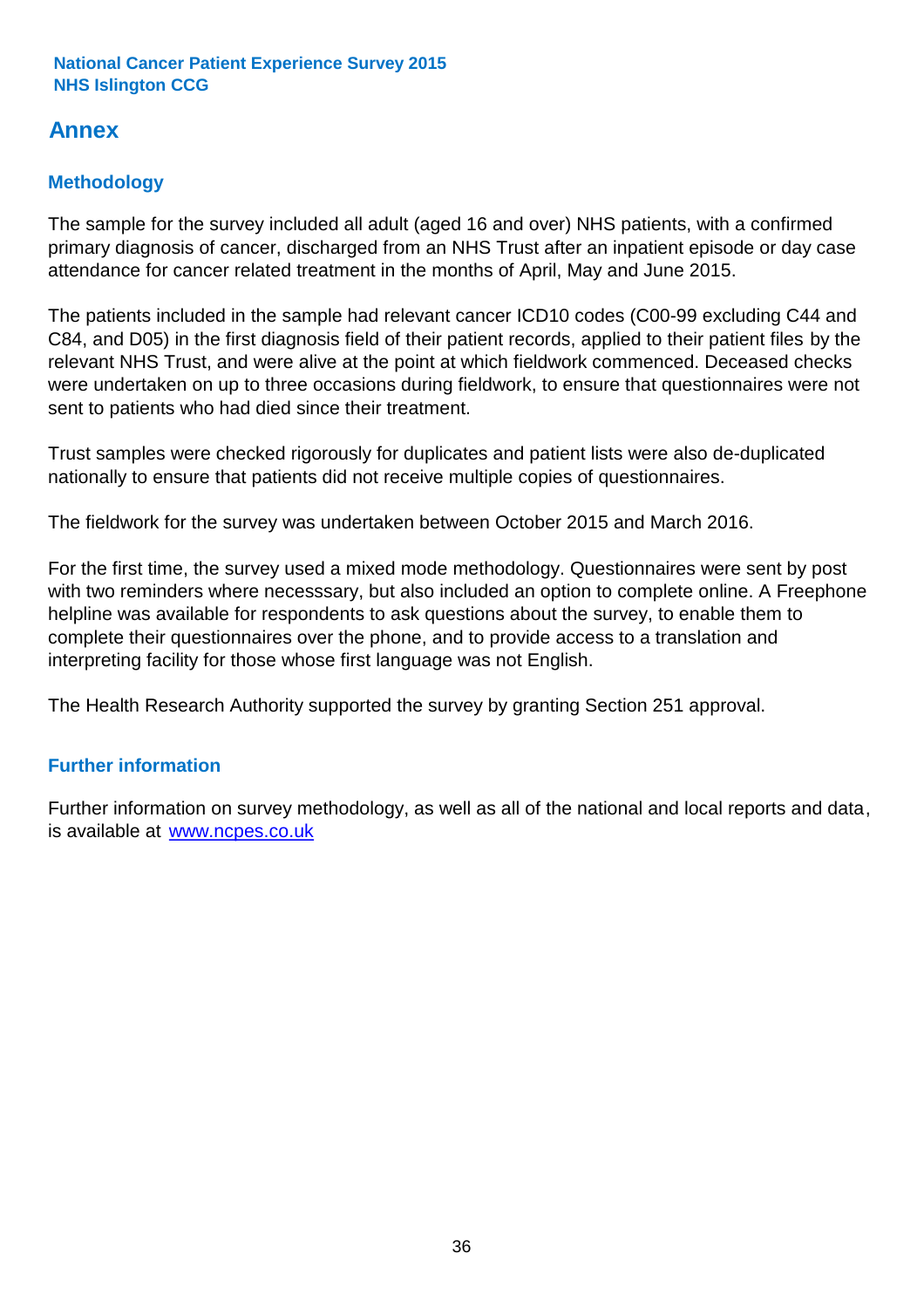## **Redevelopment of the 2015 survey**

A number of significant changes have been made to the National Cancer Patient Experience Survey in 2015:

- the length of the questionnaire has been reduced
- response options have been reviewed and changed to make them consistent throughout the survey
- some of the questions and / or answer options have been changed so that they are now in line with questions in other patient surveys (e.g. the Care Quality Commission national patient surveys), to improve comparability between them
- the topic areas within the questionnaire have been redesigned to capture the whole patient journey.

There are 50 questions in the questionnaire that relate directly to patient experience. Of these, 14 remain unchanged from previous years; and a further 21 have been slightly amended. We draw caution in directly comparing data from the 2015 survey to the findings of the previous CPES surveys, even for identical questions. Changes in the structure of the survey instrument (questionnaire) and also the administration of the survey (calendar period and length of time from sampling to field work start and completion) may influence nationwide averages, although these features will not greatly impact on relative comparisons (e.g. between patient groups or hospitals).

The other 15 questions are either new or substantially changed from previous years.

It is expected that there will be few, if any changes, to the questionnaire going forward so we will be able to compare the results year on year. Where changes are necessary they are expected to be for methodological reasons or to improve question reliability.

Another significant change in 2015 is that an online version of the questionnaire has been developed. The online version was developed to make the questionnaire more accessible for respondents. This may have an impact on the demographic characteristics of the respondents. This may be an improvement if previously underrepresented groups have responded. However, changes to the demographics of respondents may have implications on the overall results - and again, leads us to draw caution in directly comparing results with previous years.

## **Official Statistics**

The 2015 survey data has been published for the first time as Official Statistics. The 2015 survey data has been produced and published in line with the Code of Practice for Official Statistics.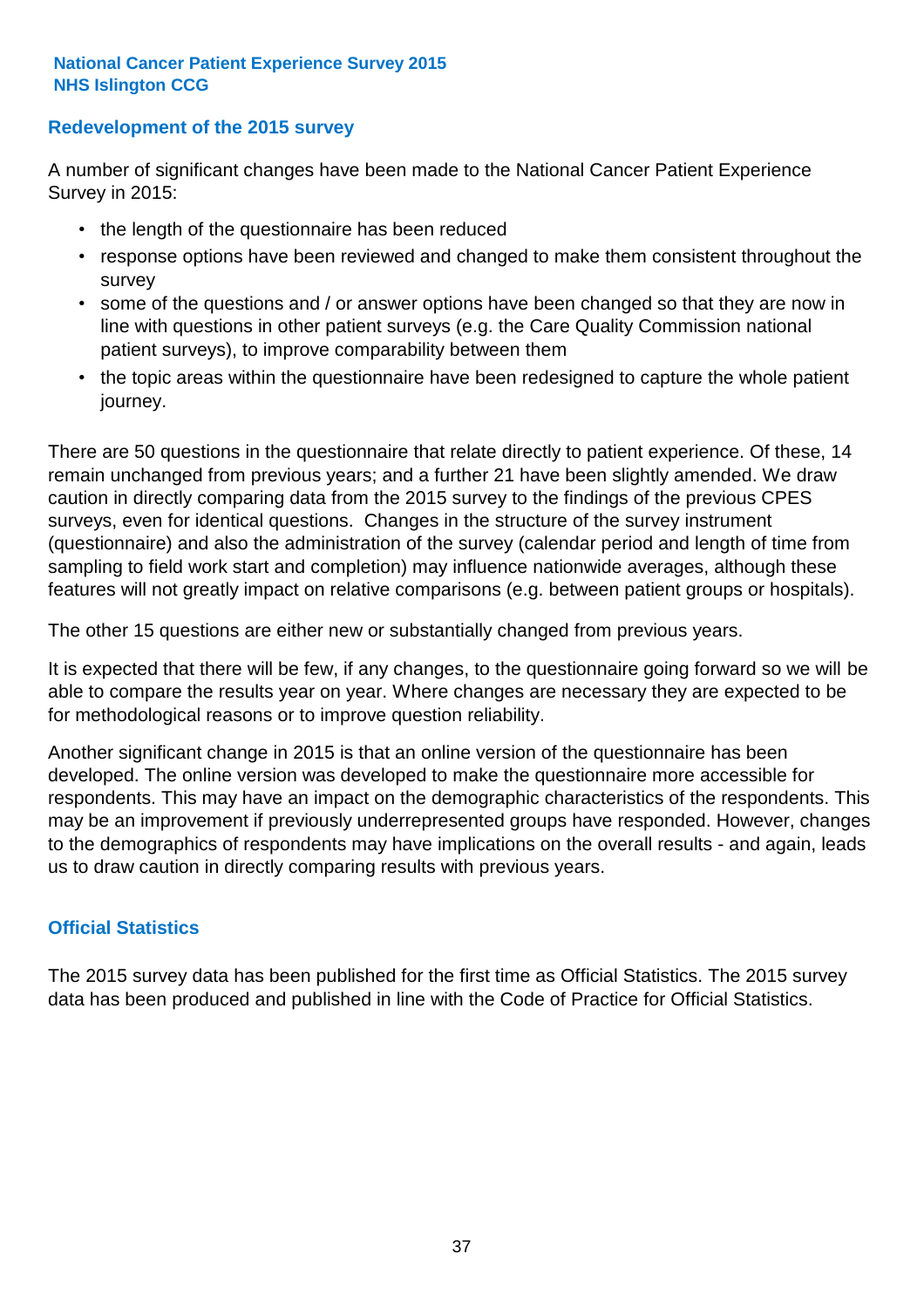## **Scoring methodologies**

49 of the 50 questions relating directly to patient experience have been summarised as the score of the percentage of patients who reported a positive experience. For example:

- question 6 asks: "Overall, how did you feel about the length of time you had to wait for your test to be done?". Responses have been recorded as positive only for those patients who selected the first option ("It was about right")
- question 11 asks: "When you were told you had cancer, were you given written information about the type of cancer you had?". Responses have been recorded as positive only for those patients who selected the first option ("Yes, and it was easy to understand").

Where options do not provide any information on positive/negative patient experience (e.g. "Don't know / can't remember"), they are excluded from the score.

The other question (question 59) asks respondents to rate their overall care on a scale of 0 to 10. Scores have been given as an average on this scale.

A copy of the 2015 questionnaire, marked up with all of these scoring conventions, is available at www.ncpes.co.uk

Further details on the scoring methodology can be found in the technical document for the survey, available at <u>www.ncpes.co.uk</u>

#### **Case-mix adjustment**

For the first time in 2015, case-mix adjusted findings are being presented alongside unadjusted results for CCGs. Case-mix adjustment allows us to account for the impact that differing patient populations might have on results. By using the case-mix adjusted estimates we can obtain a greater understanding of how a CCG is performing given their patient population.

The factors taken into account in this case-mix adjustment are gender, age, ethnic group, deprivation, and tumour group.

For further details on case-mix adjustment, please refer to the technical document for the survey, available at www.ncpes.co.uk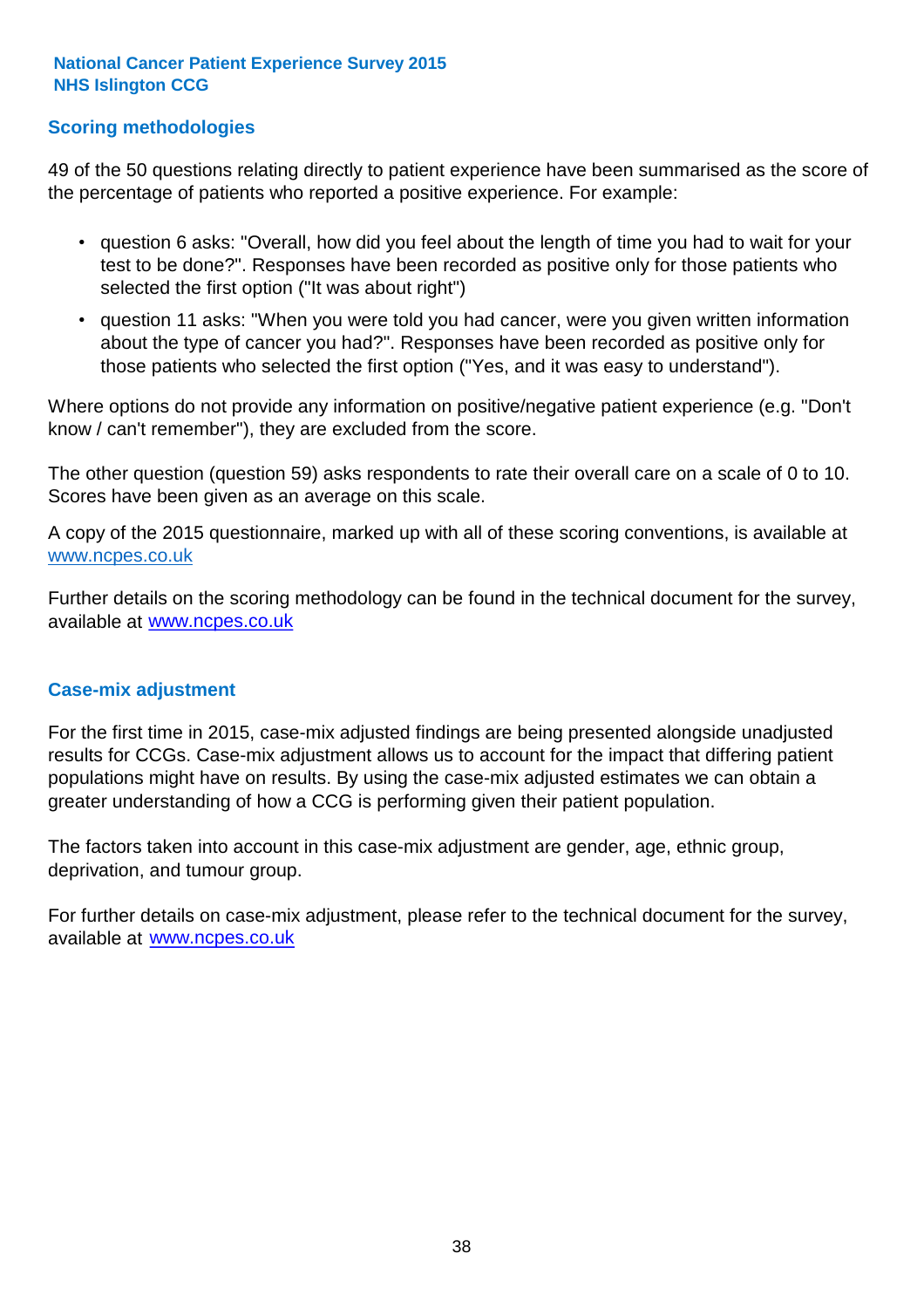## **Response Rates**

|                 | Sample      | <b>Excluded</b> | Adjusted      | <b>Not</b>              | Blank / | Completed | Response |
|-----------------|-------------|-----------------|---------------|-------------------------|---------|-----------|----------|
|                 | <b>Size</b> |                 | <b>Sample</b> | <b>Returned Refused</b> |         |           | Rate     |
| <b>National</b> | 116,991     | 8.719           | 108,272       | 33,168                  | 3.918   | 71,186    | 66%      |
| 08H             | <b>376</b>  | 27              | 349           | 165                     | 11      | 173       | 50%      |

### **Respondents by tumour group**

The tables below show the numbers of patients from each tumour group and the age and gender distribution of these patients.

| <b>Tumour Group</b>  | Number of<br>respondents* |  |  |
|----------------------|---------------------------|--|--|
| Brain / CNS          | 1                         |  |  |
| <b>Breast</b>        | 29                        |  |  |
| Gynaecological       | 2                         |  |  |
| Colorectal / LGT     | 22                        |  |  |
| Lung                 | 11                        |  |  |
| <b>Skin</b>          | 1                         |  |  |
| Haematological       | 43                        |  |  |
| <b>Upper Gastro</b>  | 8                         |  |  |
| Other                | 12                        |  |  |
| Urological           | 17                        |  |  |
| Prostate             | 22                        |  |  |
| Sarcoma              | 2                         |  |  |
| <b>Head and Neck</b> | 3                         |  |  |

*\* These figures may not match the numerator for all questions in the 'Comparisons by tumour group' section of this report, because not all questions were answered by all respondents.*

## **Respondents by age and gender**

The questionnaire asked respondents to give their year of birth. This information has been amalgamated into 8 age bands. The age and gender distribution for the CCG was as follows:

|             | 16-24 | 25-34 | 35-44 | 45-54 | 55-64 | 65-74 | 75-84 | $85+$ | Total |
|-------------|-------|-------|-------|-------|-------|-------|-------|-------|-------|
| <b>Male</b> |       |       |       |       | 27    | 26    | 18    |       | 90    |
| Female      |       |       |       | 13    | 16    | 26    | 13    |       | 83    |
| Total       |       |       | 9     | 24    | 43    | 52    | 31    | 10.   | 173   |